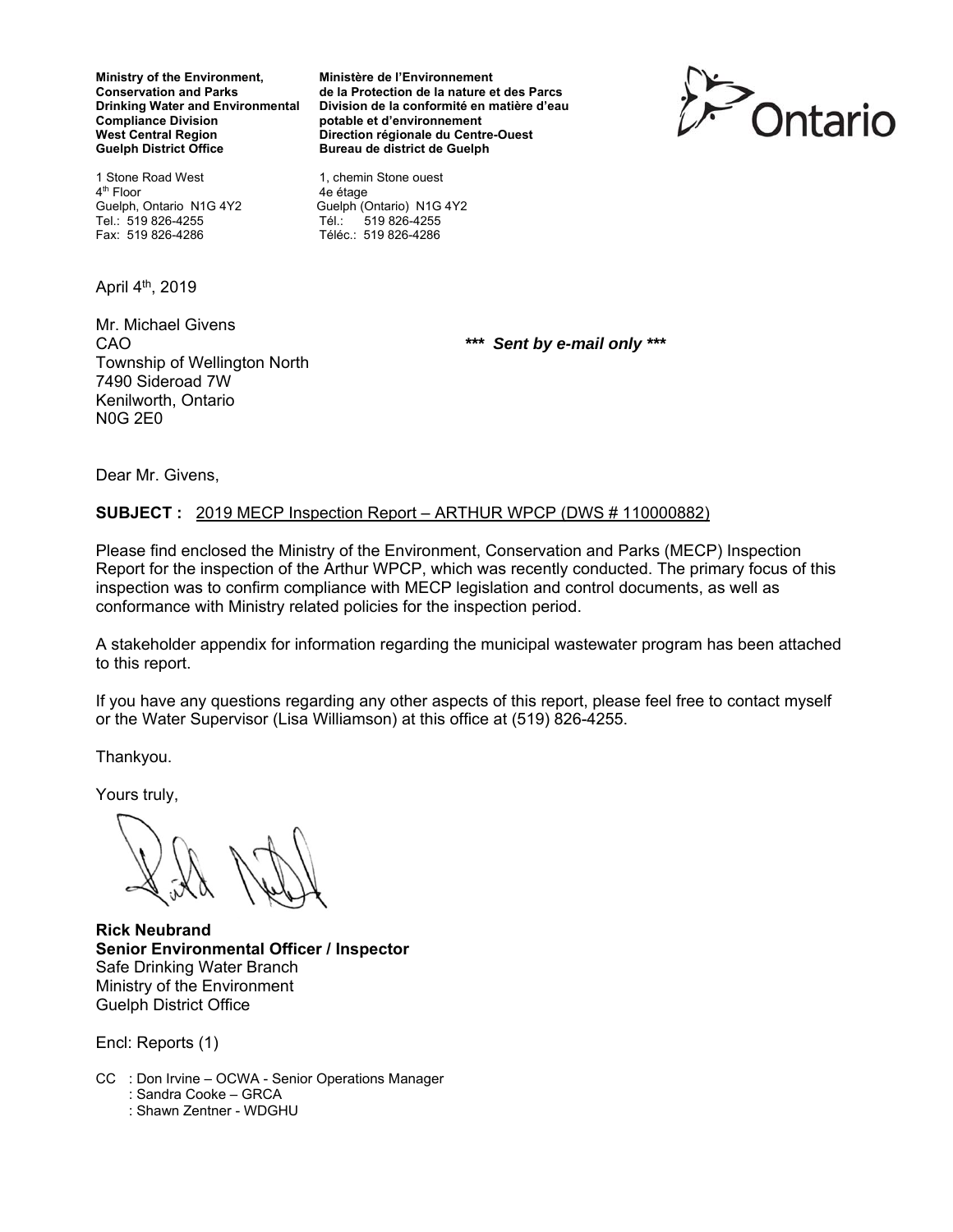

**Ministry of the Environment, Conservation and Parks**

# **WW ARTHUR WPCP**

# **Inspection Report**

**Site Number:** 110000882 **Inspection Number:** 1-I75O2<br>Date of Inspection: Mar 05, 2019 **Date of Inspection:**<br>Inspected By:

**Richard Neubrand**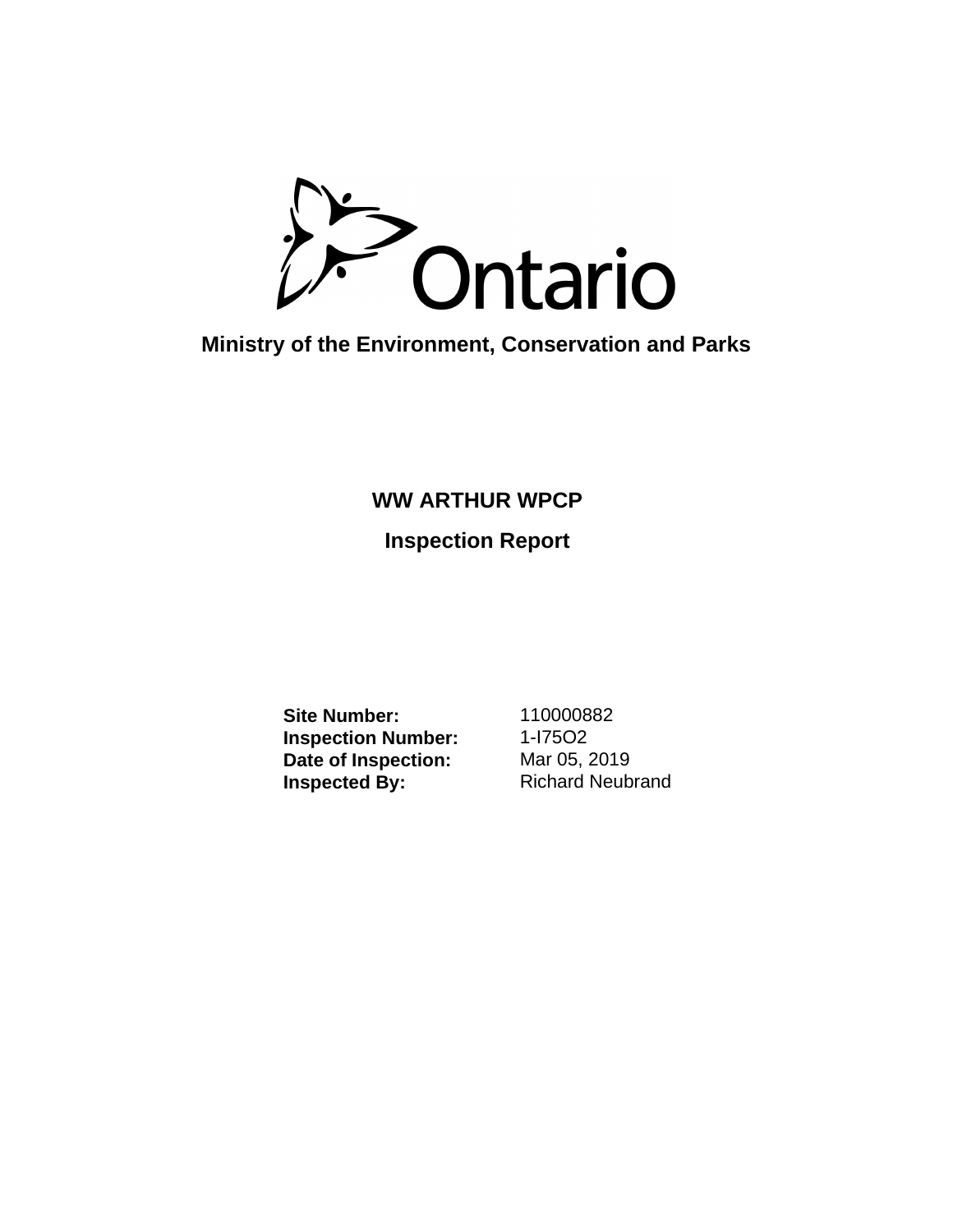

 **Ministry of the Environment Drinking Water System Inspection Report** 

# **TABLE OF CONTENTS**

|                                                                  | 2.               |
|------------------------------------------------------------------|------------------|
|                                                                  | 2.               |
|                                                                  | 2.<br>2.         |
|                                                                  | $\overline{7}$ . |
|                                                                  | 7 <sub>1</sub>   |
|                                                                  | 7.               |
|                                                                  | 7 <sub>1</sub>   |
|                                                                  | 8.               |
|                                                                  | 9.               |
|                                                                  | 12.              |
|                                                                  | 13.              |
|                                                                  | 13.<br>14.       |
|                                                                  | 15.              |
|                                                                  | 16.              |
|                                                                  | 16.              |
|                                                                  | 17.              |
|                                                                  | 17.              |
|                                                                  |                  |
| Non Compliance with Regulatory Requirements and Actions Required | 19.              |
| <b>Summary of Best Practice Issues and Recommendations </b>      | 21.              |
|                                                                  | 22.              |
| Appendices                                                       |                  |

APPENDIX A – MECP Wastewater Appendix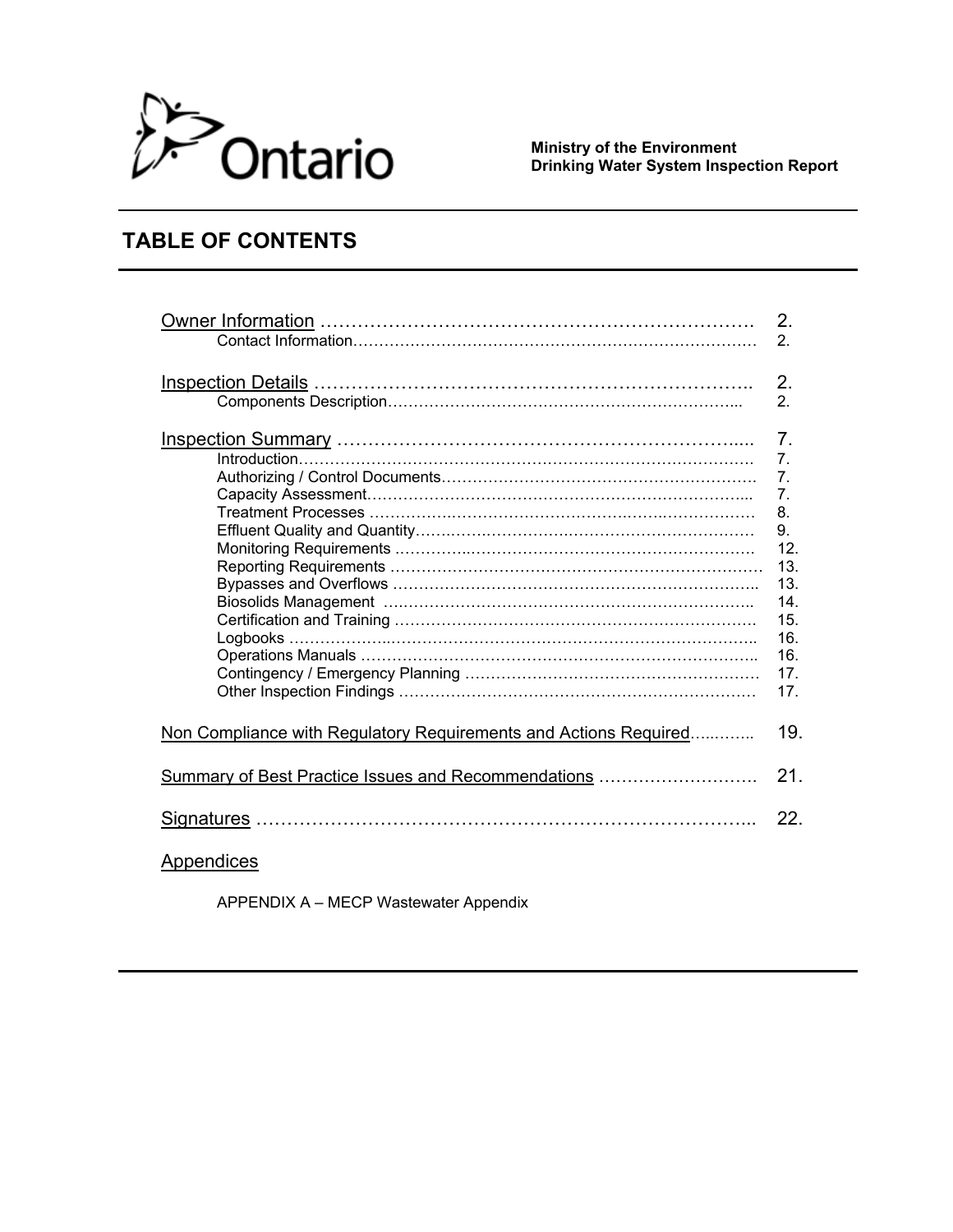

# **OWNER INFORMATION:**

| <b>Company Name:</b>  |                   | WELLINGTON NORTH. THE CORPORATION OF THE TOWNSHIP OF |                |
|-----------------------|-------------------|------------------------------------------------------|----------------|
| <b>Street Number:</b> | 7490.             | Unit Identifier:                                     |                |
| <b>Street Name:</b>   | SIDEROAD 7 W      |                                                      |                |
| City:                 | <b>KENILWORTH</b> |                                                      |                |
| <b>Province:</b>      | ON                | <b>Postal Code:</b>                                  | <b>NOG 2E0</b> |

# **CONTACT INFORMATION**

| Type:<br>Phone:<br>Email:<br>Title:        | CAO<br>(519) 323-2900 x25<br>mgivens@wellington-north.com<br>CAO                                            | Name:<br>Fax: | <b>Michael Givens</b><br>(519) 848-3228 |  |
|--------------------------------------------|-------------------------------------------------------------------------------------------------------------|---------------|-----------------------------------------|--|
| Type:<br><b>Phone:</b><br>Email:<br>Title: | <b>Operating Authority - OCWA</b><br>(519) 925-1938<br>dirvine@ocwa.com<br>Senior Operations Manager - OCWA | Name:<br>Fax: | Don Irvine<br>(519) 925-0322            |  |
| Type:<br>Phone:<br>Email:<br>Title:        | Main Contact<br>(519) 848-5327<br>btrood@wellington-north.com<br>Water & Sewer Superintendent               | Name:<br>Fax: | <b>Barry Trood</b><br>(519) 848-5291    |  |

# **INSPECTION DETAILS:**

| Site Name:<br><b>Site Address:</b><br><b>County/District:</b><br><b>MECP District/Area Office:</b><br><b>Health Unit:</b><br><b>Conservation Authority:</b>     | WW ARTHUR WPCP<br>160 PRESTON Street ARTHUR ON N0G 1A0<br><b>WELLINGTON NORTH</b><br><b>Guelph District</b><br>WELLINGTON-DUFFERIN-GUELPH HEALTH UNIT |
|-----------------------------------------------------------------------------------------------------------------------------------------------------------------|-------------------------------------------------------------------------------------------------------------------------------------------------------|
| <b>MNR Office:</b><br><b>Site Number:</b><br><b>Inspection Type:</b><br><b>Inspection Number:</b><br>Date of Inspection:<br><b>Date of Previous Inspection:</b> | 110000882<br>Announced<br>1-17502<br>Mar 05, 2019<br>Mar 12, 2014                                                                                     |

# **COMPONENTS DESCRIPTION**

| Site (Name):     | Arthur WPCP                                                  |           |           |  |  |
|------------------|--------------------------------------------------------------|-----------|-----------|--|--|
| Type:            | <b>Plant Classification</b>                                  | Sub Type: | Class III |  |  |
| <b>Comments:</b> |                                                              |           |           |  |  |
|                  | The Arthur WPCP has a certificate #418 issued on 1994/11/24. |           |           |  |  |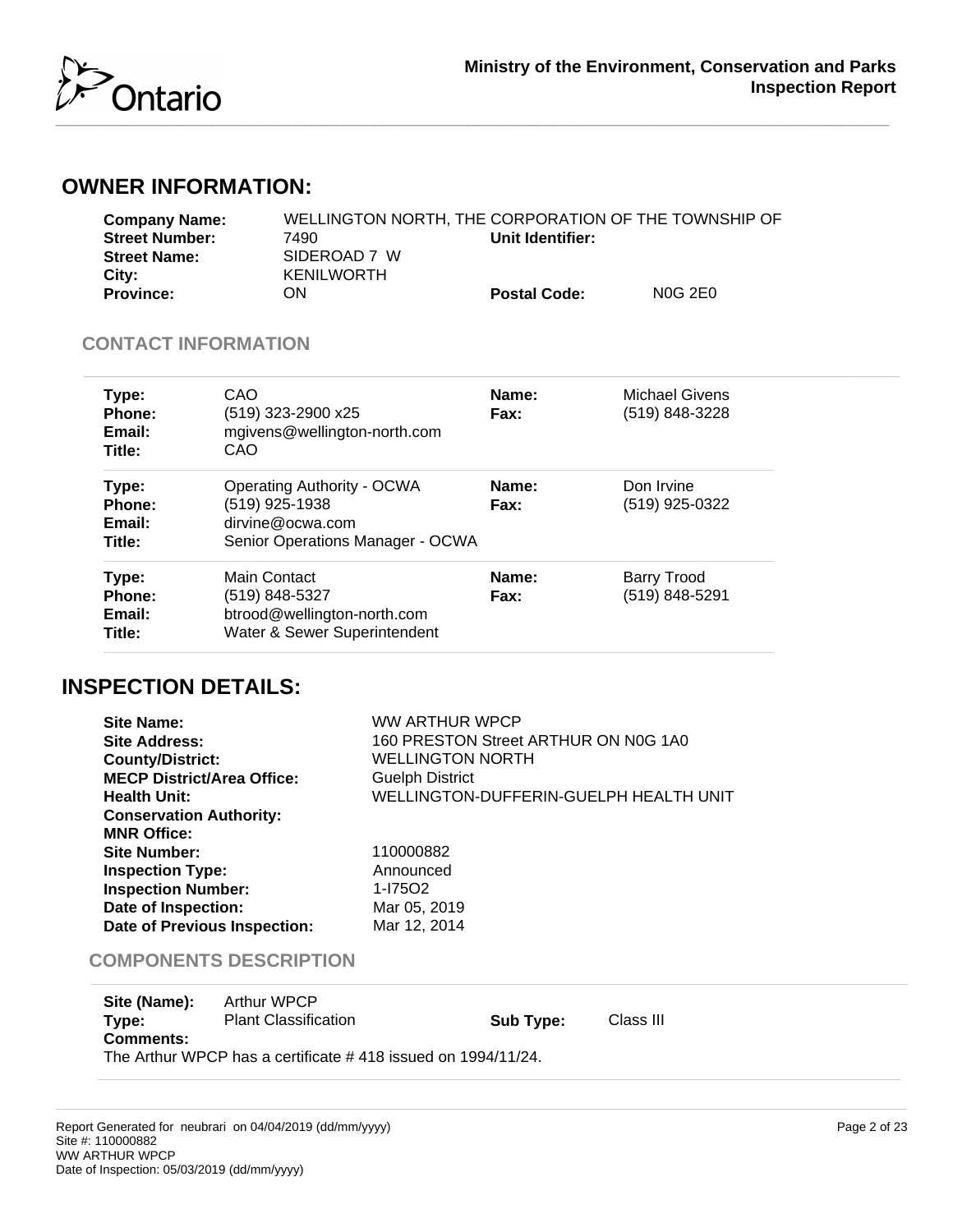

**Site (Name):** Arthur WPCP **Type:** Mechanical Sewage Treatment System **Sub Type:** Pre-treatment **Comments:** Two manually cleaned grit channels, each measuring approximately 5.4 m long x 0.75 m wide x 0.5 m SWD, sized for a peak flow of 5045 m $3/$ d and equipped with a proportional weir to provide a control velocity of 0.3 m/s. A weatherproof comminutor at the downstream side of the grit channels and a manually raked bypass screen sized for screenings removal when the comminutor is out of service. **Site (Name):** Arthur WPCP **Type:** Mechanical Sewage Treatment System **Sub Type:** Secondary Treatment **Comments:** The Arthur WPCP has an extended aeration tank and air diffusion system consisting of: -A two cell annular ring type aeration tank with a total liquid storage volume of 1073  $m^3$ , to provide a minimum hydraulic retention time of 17.5 hours at the average flow of 1465 m $\frac{3}{d}$ ; and, - Two fine bubble aeration systems for two biological treatment aeration tanks and two blowers (one as a standby), each rated at 486 L/s against 45 kPa discharge pressure at standard conditions. Final Clarifier: One 13.5 m diameter centre inlet clarifier with 3.8 SWD, having a maximum surface settling rate of 0.41 L/m<sup>3</sup>.s, weir loading of approximately 1.38 L/m3.s at a peak flow of 5045 m<sup>3</sup>/d and equipped with sludge collector mechanism, inlet well and scum skimming mechanism. **Site (Name):** Arthur WPCP **Type:** Mechanical Sewage Treatment System **Sub Type:** Chemical Addition **Comments:** The Arthur WPCP has a phosphorous removal/chemical addition system consisting of: - One 23 m<sup>3</sup> double-shell insulated tank furnished with heating taps, to be stored outside in a concrete spill containment structure, for the storage of liquid alum or ferric chloride; - 2 metering pumps (one as standby), each having a minimum rated output of 250 L/d, with at least 10:1 turndown

capability to be installed in a chemical room; and,

-One 450 L plastic "day tank" in the chemical room.

| Site (Name):<br>Type: | Arthur WPCP<br>Mechanical Sewage Treatment<br>Svstem | Sub Type: | <b>Tertiary Treatment</b> |
|-----------------------|------------------------------------------------------|-----------|---------------------------|
|                       |                                                      |           |                           |

# **Comments:**

The Arthur WPCP contains an effluent filter system consisting of:

- Six continuous backwash, up flow, deep bed granular media filter modules with total filtration area of 27.9 m² and a loading rate of 9.7 m/h when treating a peak flow of 6500 m $\frac{3}{d}$ ;

-Six air lift/filtrate dispersion modules;

-Two air compressors, each having a capacity of 38 L/s (standard) at 690 kPa pressure, mounted on approximately 300L air receiver tank; and,

-Two wash water reject pumps, one installed and one kept on site as standby (or as a spare RAS pump), each rated at 6.1 L/s against 3.5 m TDH.

- filter bypass to disinfection basin in high flow periods

| Site (Name): | Arthur WPCP            |           |             |
|--------------|------------------------|-----------|-------------|
| Type:        | Method of Disinfection | Sub Type: | Ultraviolet |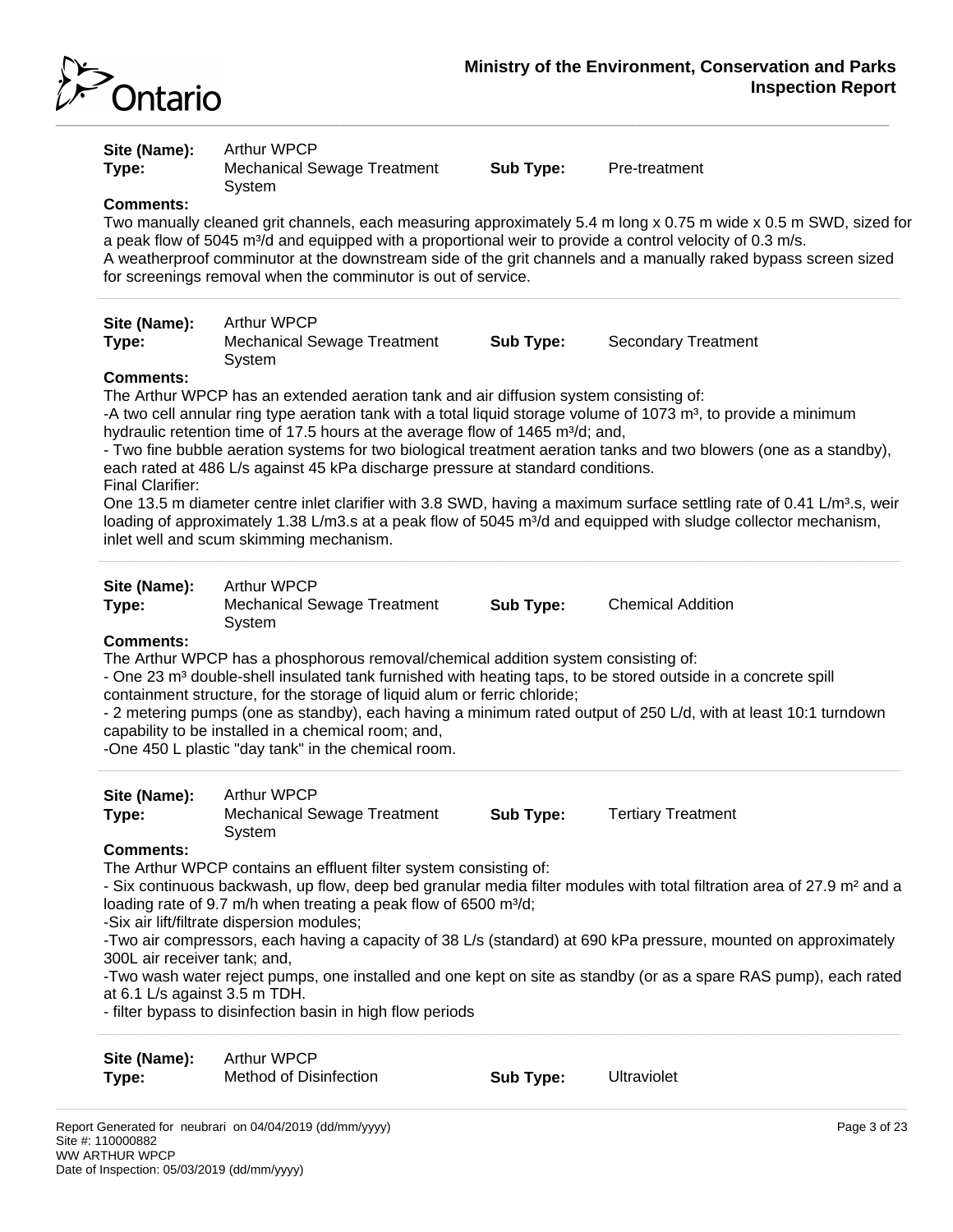

# **Comments:**

The facility has ultraviolet irradiation disinfection system with rated capacity of 6500 m<sup>3</sup>/d which includes: -One flow channel;

-Two banks of ultraviolet lamps in series, each bank containing 8 modules with 4 lamps per module; and, -One automatic level controller to maintain an average liquid depth of 250mm in the flow channel. Effluent flow enters a Parshall Flume with an ultrasonic flow meter for final discharge to the Conestogo River.

**Site (Name):** Arthur WPCP **Type:** Effluent Discharge Receiver **Sub Type:** Surface Water

# **Comments:**

Final effluent is discharged into the Conestogo River, which is part of the Upper Grand River watershed, on seasonal basis, based on the river flow.

**Site (Name):** Arthur WPCP **Type:** Effluent Discharge Frequency **Sub Type:** Seasonal **Comments:**

The Arthur WPCP effluent is discharged on seasonal basis depending upon the river flow. During May to September, due to low flow in the Conestogo River, the secondary treated effluent from the secondary clarifier is directed to the holding ponds. In the fall, based on the river levels, the effluent from the holding tanks is directed back to the treatment plant and is combined with the effluent from the extended aeration tanks for sand filtration and UV disinfection treatment before entering the Conestogo River.

| Site (Name):<br>Type: | <b>Arthur WPCP</b><br><b>Biosolids Stabilization Process</b>                   | Sub Type: | Aerobic Digestion |
|-----------------------|--------------------------------------------------------------------------------|-----------|-------------------|
| <b>Comments:</b>      |                                                                                |           |                   |
|                       | The Arthur WPCP contains one primary and one secondary aerobic digestion tank. |           |                   |

| Site (Name):     | <b>Arthur WPCP</b>               |           |                                                                                                                     |  |
|------------------|----------------------------------|-----------|---------------------------------------------------------------------------------------------------------------------|--|
| Type:            | <b>Stand-by Power Generation</b> | Sub Type: | <b>STP Generator</b>                                                                                                |  |
| <b>Comments:</b> |                                  |           |                                                                                                                     |  |
|                  |                                  |           | The treatment facility and the numping stations are fenced and are equipped with a stand by dissel generator. It is |  |

The treatment facility and the pumping stations are fenced and are equipped with a stand-by diesel generator. It is rated at 160 kW and includes an automatic transfer switch and 900 L fuel storage tank.

| Site (Name):     | Arthur WPCP                                                                                           |           |                            |
|------------------|-------------------------------------------------------------------------------------------------------|-----------|----------------------------|
| Type:            | Sewage Collection System                                                                              | Sub Type: | Nominally separated sewers |
| <b>Comments:</b> |                                                                                                       |           |                            |
|                  | The Arthur WPCP operates on a separated sewer system, which is considered a Wastewater Class 2 system |           |                            |

**Site (Name):** Arthur WPCP **Type:** Collection System Component **Sub Type:** Pumping station **Comments:** The Arthur WPCP has two Pumping stations: -Wells Street Pumping Station, having a reinforced concrete wet well with a volume of approximately 120 m3 and two submersible sewage pumps -Frederick Street Pumping Station, having a reinforced concrete wet well, two submersible pumps and a 60kW backup generator.

**Site (Name):** Arthur WPCP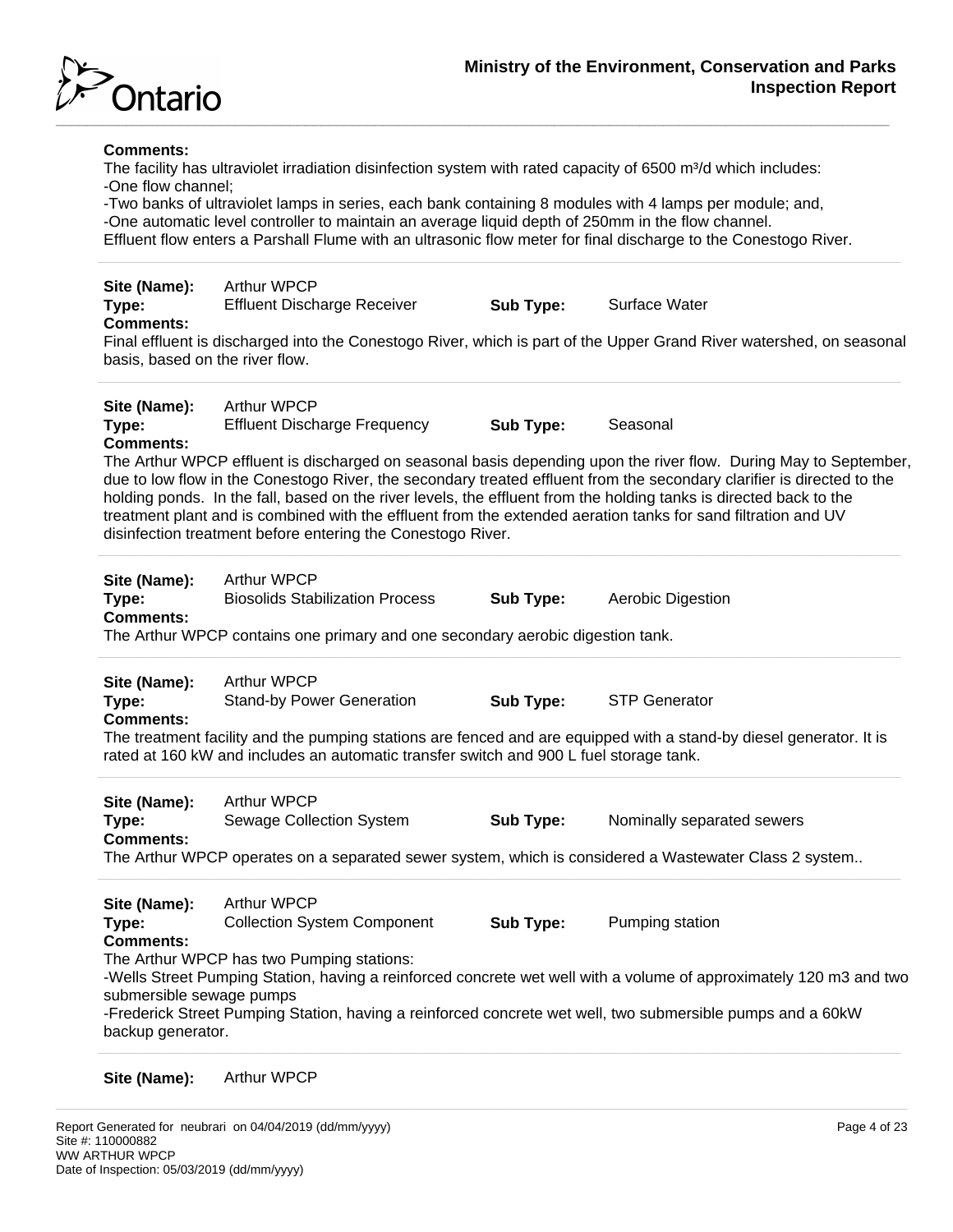

**Comments:** The Arthur WPCP has an on-site storage capacity of 600 m<sup>3</sup> over four sludge storage tanks, with a retention time of approximately 3-4 months. The plant also has Ministry approval to utilize sludge storage capacity at Mount Forest **WPCP Site (Name):** Arthur WPCP **Type:** Biosolids Disposal Method **Sub Type:** Land application **Comments:** The Arthur WPCP has contracts with haulers to land apply the treated biosolids. There is also an option to have biosolids hauled to the Mount Forest WPCP, if weather conditions do not allow spreading. The owner has an agreement to haul biosolids to the Lystek processing plant in Dundalk, Ontario (during winter months). **Site (Name):** Arthur WPCP **Type:** Lagoon Sewage Treatment System **Sub Type:** On-Site Storage Capacity **Comments:** The existing lagoon structure has been modified to be used as three-celled effluent holding ponds with a total storage capacity of 343,000m<sup>3</sup>. **Site (Name):** Arthur WPCP **Type:** Mechanical Sewage Treatment System **Sub Type:** Treatment Facility **Comments:** Return Sludge and Waste Sludge Pumping Return Sludge and waste sludge pumping system consisting of: - one (1) sludge hopper with liquid volume of approximately 50 m3 ; - two (2) variable speed submersible sludge pumps, each rated at a maximum capacity of 34 L/s for pumping either return sludge to the aeration cells or waste sludge to the digester. **Site (Name):** Arthur WPCP **Type:** Mechanical Sewage Treatment System **Sub Type:** Treatment Facility **Comments:** Final Effluent Pumping, Storage and Disposal Facilities Effluent Pumps Effluent pumping systems consisting of: - two (2) centrifugal submersible pumps installed in the effluent trough, each rated at 6 L/s against 61m TDH to supply utility and lawn water at the plant; - two (2) horizontal split case pumps, installed in the effluent pump room, each rated at 58.5 L/s against 64 m TDH to pump effluent from the plant to Holding Ponds from May 1 to September 30; - one (1) wet well measuring approximately 7.8 m x 2.6 m x 1.7 m SWD for the horizontal split case pumps; - one (1) magnetic flow meter and accessories to monitor and record the quantity of effluent pumped to the Holding Ponds; **Site (Name):** Arthur WPCP **Type:** Mechanical Sewage Treatment System **Sub Type:** Treatment Facility **Comments:** Stream Gauging Station

**Type:** Biosolids Storage Method **Sub Type:** On-Site Storage Capacity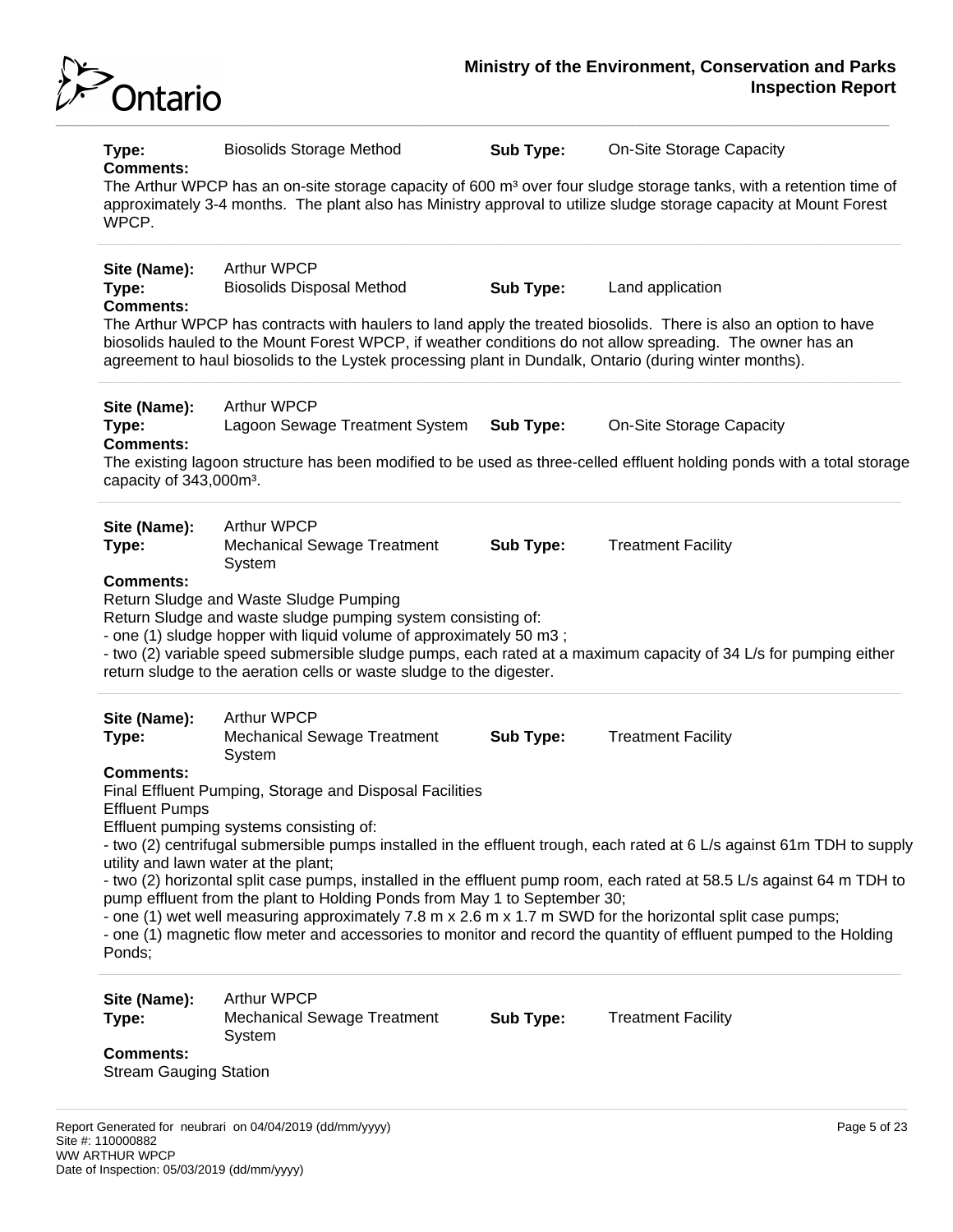

Conestogo River at Arthur hydrometric station (17T 536350E 4853113N) near the outfall to monitor and record flow in Conestogo River;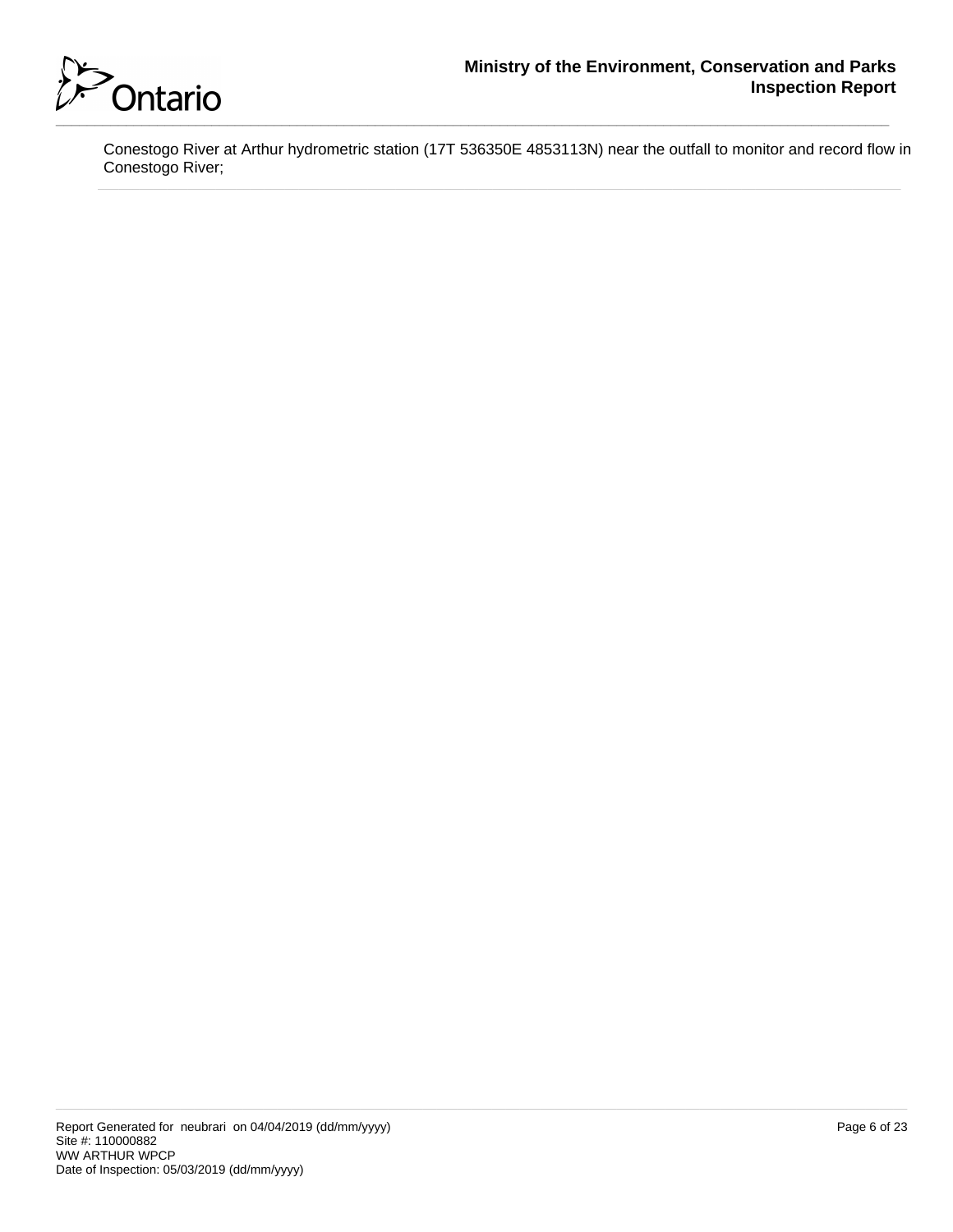

# **INSPECTION SUMMARY:**

# **Introduction**

• **The primary focus of this inspection is to confirm compliance with Ministry of the Environment, Conservation and Parks (MECP) legislation as well as evaluating conformance with ministry policies and guidelines during the inspection period.** 

**This wastewater treatment and collection system is subject to the legislative requirements of the Ontario Water Resources Act (OWRA) and the Environmental Protection Act (EPA) and regulations made therein. This inspection has been conducted pursuant to Section 15 of the OWRA and Section 156 of the EPA.**

**This inspection report does not suggest that all applicable legislation and regulations were evaluated. It remains the responsibility of the owner to ensure compliance with all applicable legislative and regulatory requirements.**

The Arthur Wastewater Treatment Plant (WWTP) is owned by the Township of Wellington North (TWN) and serves a population of approximately 2500 people having approximately 1052 service connections. It is an extended aeration activated sludge facility with filtration (residential, commercial and industrial) in the Town of Arthur. It is operated by the Ontario Clean Water Agency (OCWA).

The Arthur WWTP was commissioned in 1990 and currently has an average daily flow (ADF) rated capacity of 1,465 m3/d (ECA No. 3773-ABJKXX, 2016). Raw wastewater is conveyed to the treatment plant via the Wells St. Sewage Pumping Station (SPS) and Frederick St. SPS and the Preston St. gravity sewer.

During the period of May 1 to September 15 annually, flow from the secondary treatment system is pumped to offsite storage lagoons. During the period of September 16 to April 30 annually, effluent from the plant can be discharged to the Conestogo River, if flows in the river are adequate.

This report is based on the inspection initiated for this facility on March 5th, 2019. The inspection review period for this inspection is from January 1, 2017 to January 31, 2019. The treatment facility and the two pumping stations were also visited during this inspection. The holding ponds could not be physically inspected due to poor weather conditions and excessive snow buildup around them.

# **Authorizing/Control Documents**

# • **The owner had a valid Environmental Compliance Approval for the sewage works.**

The inspection period for this inspection was an approximately 2 year period from January 1, 2017 - January 31, 2019. During this period, ECA # 3773-ABJKXX was applicable and was utilized for the inspection. As of February 1, 2019, a new ECA was issued being # 9614-B5FJV7. This new ECA was not utilized as part of this inspection.

# **Capacity Assessment**

# • **The annual average daily flow was approaching the rated capacity of the sewage works.**

In accordance with the Environmental Compliance Approval (ECA), the rated capacity for the extended aeration system is  $1465$  m $\frac{3}{d}$ .

The Annual Average Daily Flow was 1517 m3/day in 2017 (or 103.5% of the rated capacity) and was 1360 m3/day (or 92.8% of the rated capacity) in 2018.

The maximum peak flow occurred on June 23, 2017 at 5844 m3/day and represents a peaking factor of 3.9 times design flow. This was due to an extremely heavy rainfall event.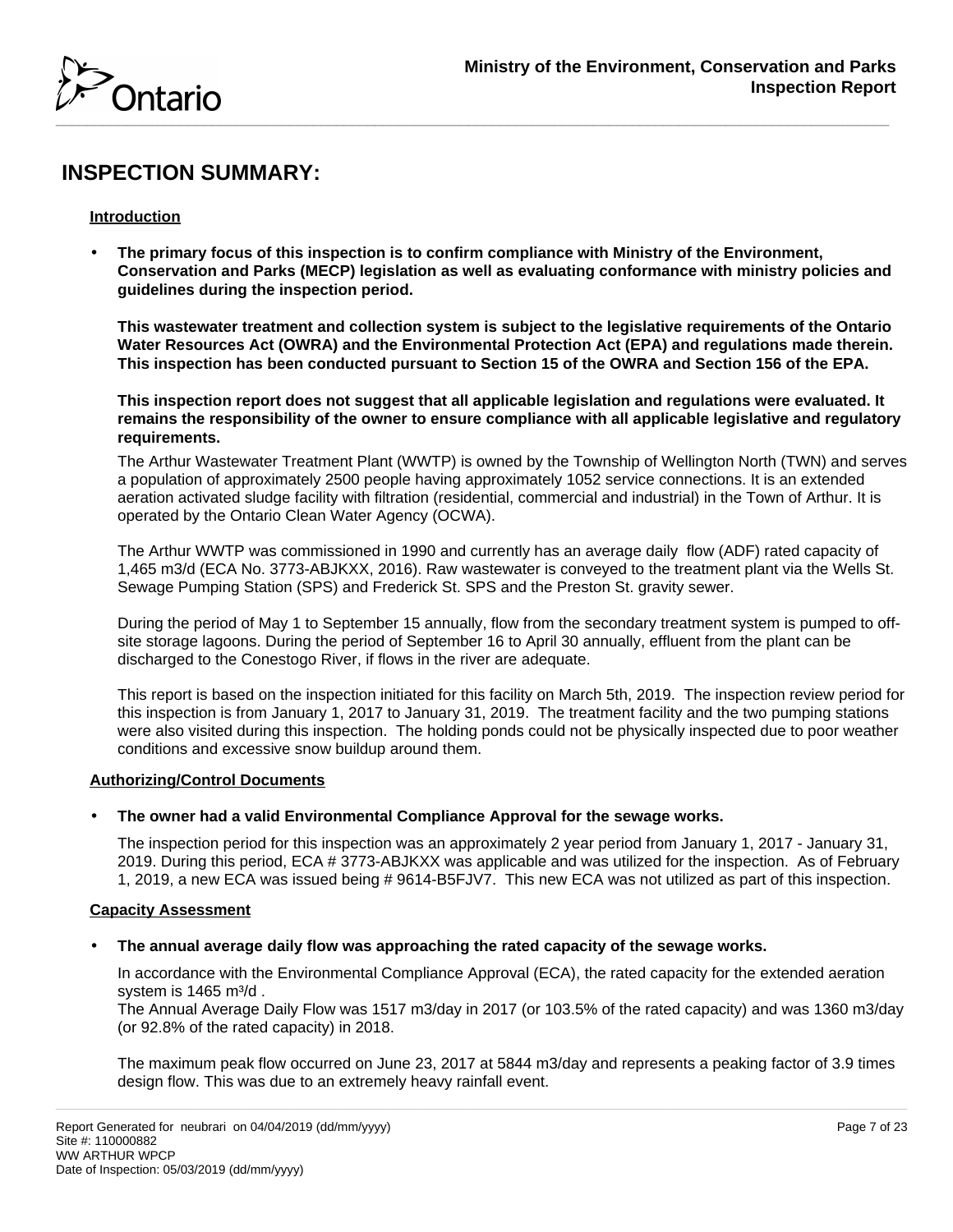

# **Capacity Assessment**

A Schedule C Class Environmental Assessment (EA) (XCG, 2016) was completed for the facility, which recommended the phased expansion of the existing facility. This EA was completed and a new ECA was issued February 1, 2019. Some upgrades were completed in 2016 (bubbler upgrades) but more significant upgrades are planned.

#### Actions Required:

The Arthur WWTP will shortly be commencing these upgrades to the plant in order to address these flows. At the end of Phase 1 construction the WWTP will have a rated capacity of 1860 m3/day and at the end of Phase 2 construction the maximum rated capacity will be 2300 m3/day.

• **The owner was in compliance with the conditions associated with maximum flow rate or the rated capacity prescribed by the Environmental Compliance Approval.**

Allowable discharge is determined via ammonia-based discharge curves (apply river flow and TAN to curves). The maximum discharge that treatment equipment can allow is  $6,500$  m $\frac{3}{d}$ , based on the design capacity of the effluent filters and UV disinfection system. During this inspection period the maximum daily discharge rate was 5726 m3/day.

• **Flow measuring devices were installed, calibrated and maintained in accordance with the requirements of the Environmental Compliance Approval.**

The facility has three main flow measuring devices and a river level sensor for calculating river flow. The flow meters are as follows:

1.) A 'Parshall Flume' with ultrasonic equipment to permit monitoring and transmission of effluent flow data, having a data recorder in the control room building.

2.) A magnetic flow meter to record the flow from the treatment plant to the holding ponds.

3.) A magnetic flow meter to record the flow from the holding ponds to the treatment plant.

The flow meters and level analyzer were professionally calibrated / checked (by an external agency) on September 21, 2017 and again on September 21, 2018. All testing indicated readings were well within acceptable tolerances.

• **Flow rates were recorded at a frequency prescribed by the Environmental Compliance Approval.**

Section 9(7) of the ECA requires continuous flow meters to measure the flow rate of the effluent from the works with an accuracy to within plus or minus 15% of the actual flowrate, and record the flow rate on a daily basis. Staff enter on site daily and record flow rates.

#### **Treatment Processes**

• **The owner had ensured that all equipment/components associated with the works was installed in accordance with the Environmental Compliance Approval.**

The physical inspection of the facility was conducted on March 5, 2019. Existing equipment listed in the ECA was assessed against the equipment found on site (of what could be observed and/or checked) and was found to be accurate.

• **The works, related equipment and appurtenances were being operated and maintained to achieve compliance prescribed by the Environmental Compliance Approval.**

Although the treatment plant has been treating flows above the design limit and has been operating within legislated limits, there was one exceedance of the ECA TAN parameter operating limit during the inspection period. This is discussed in detail later in this report.

The data review indicated that the operators are conducting various process control measures such as: monitoring daily inflow to the plant, daily chemical usage, dissolved oxygen and temperature in the extended aeration tank to support the nitrification process and BOD removal, sludge blanket in the clarifier and return activated sludge (RAS)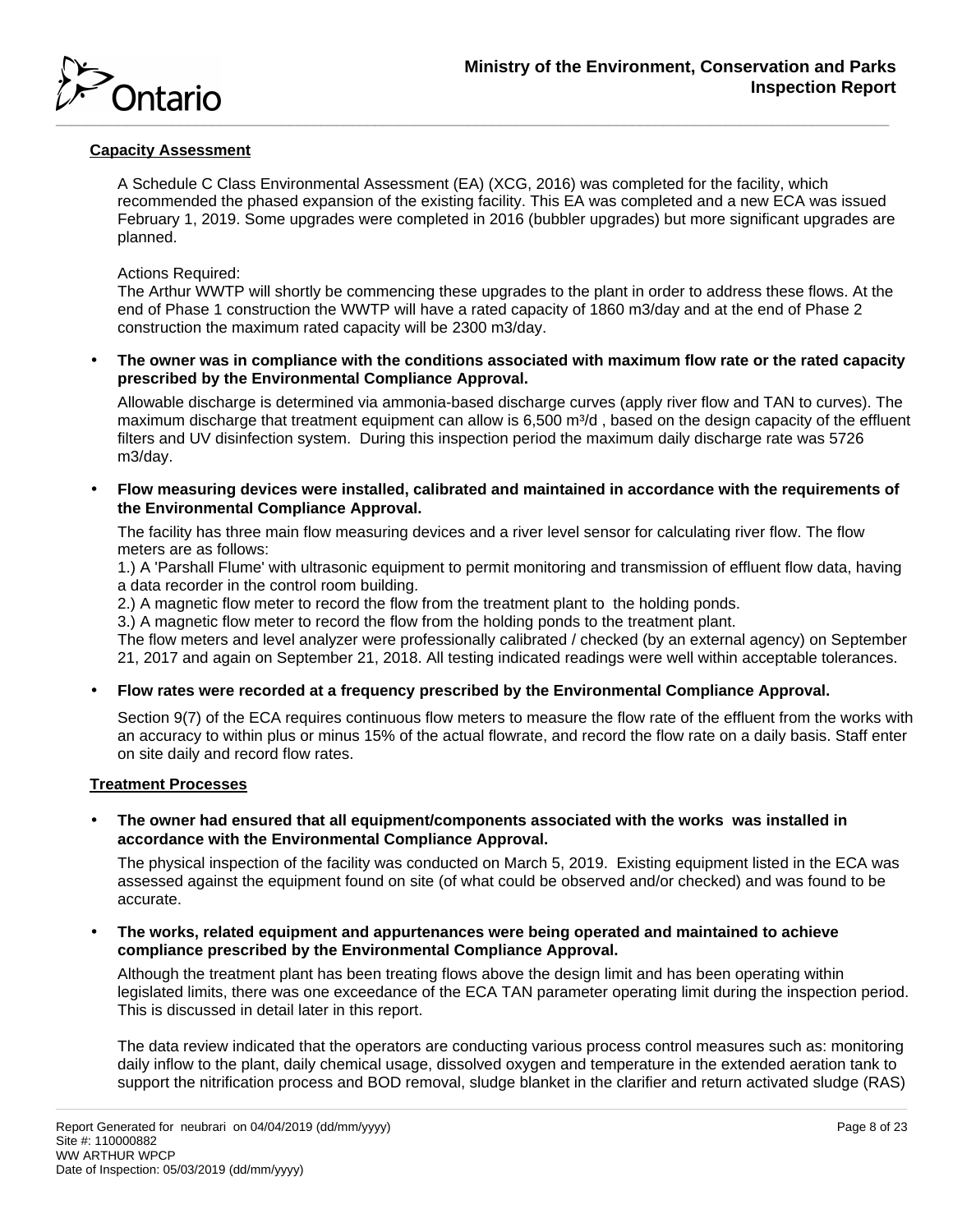

# **Treatment Processes**

flow to the aeration tank to control MLSS for the activated sludge process.

Section 6.3.2 of the operations manual for the Arthur WPCP (prepared by Triton Engineering Services Limited) provides a testing outline from a process control point of view. This outline includes:

- testing of mixed liquor suspended solids (MLSS) and mixed liquor volatile suspended solids (MLVSS) in the mixed liquor and RAS - at least twice per week,

- clarifier sludge concentration - once per day,

- clarifier sludge blanket- twice per week,
- MLSS and MLVS in digested sludge- twice per week and
- nutrients and suspended solids (SS) testing for digester supernatant- twice per week,

along with the other testing recommendations.

Log book record reviews indicated that the operating authority is not performing the complete process control testing (as recommended by the operations manual). Results of in-house laboratory testing can be found on inhouse laboratory check sheets.

It is recommended that the operating authority, in coordination with the Township, develop a schedule for the sampling and monitoring of the process control parameters, that takes into consideration the recommendations of the operations manual (as well as what is feasible/practical) based on the historical performance of the plant. The operating authority should perform testing as per the newly-developed schedule. The Operating Authority advised that the operations Manual will be updated shortly, as a result of all the proposed upgrades that will be taking place.

During the site visit it was observed that the operating authority is using only one bank of ultraviolet (UV) lamps instead of the two banks found on site. The effluent quality was meeting the pathogen limit provided in the ECA utilizing only one UV lamp bank. The operator indicated that they maintain both UV banks and are flexible to use both banks when required.

It was also observed that the operating authority is not using the comminutor. Operators stated that utilization of the bypass screen was sufficient; the comminutor was constantly getting clogged by rags and was therefore left off.

Also, during the site visit, some algae build-up could be observed along the perimeter and on the rake in the clarification tank, but this was cleaned up during the inspection. Operators have indicated that it is typical for algae to build up during the winter months when cold weather affects outside water hydrants used for maintenance of such algae.

• **The operator-in-charge had ensured that all equipment used in the processes was monitored, maintained, inspected, tested and evaluated.**

It was indicated that an operator is present at the facility during the day shift, five days per week and records treatment process parameters. An operator also visits the facility on weekends to monitor and record the critical treatment process parameters. An operator is available on-call to respond to any emergencies at the plant. The log book review indicated that all major treatment equipment items are checked and inspected on daily basis. The operator indicated that they follow their standard operating procedures (SOP) for regular maintenance of the facility equipment.

• **The sewage works effluent was essentially free of foreign substances on the day of the inspection.**

During the inspection of the facility, the operator took a sample of the effluent. It appeared to be (relatively) clear and colourless.

# **Effluent Quality and Quantity**

• **The sewage works effluent limits were prescribed by the Environmental Compliance Approval.**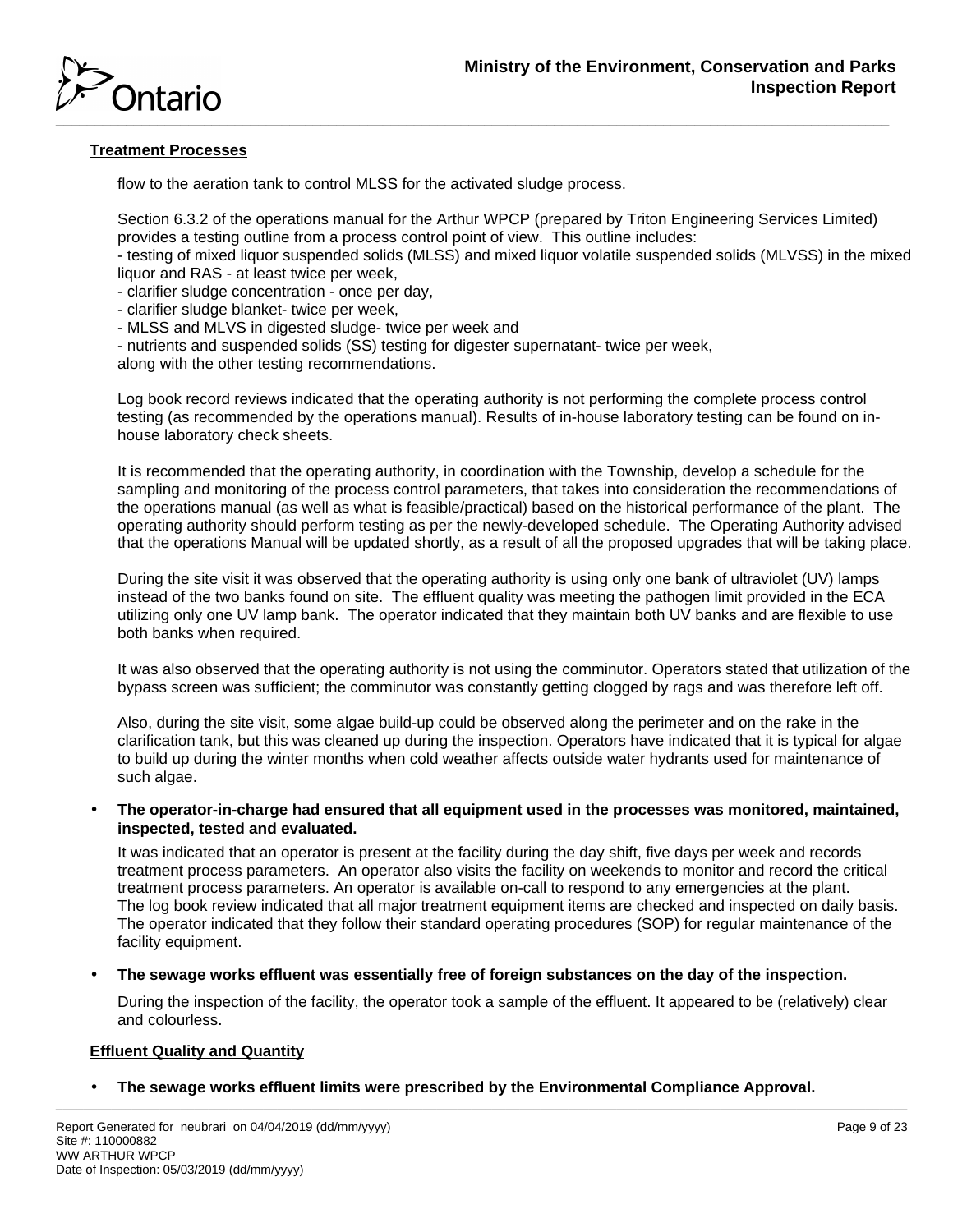

# **Effluent Quality and Quantity**

The C of A # 3773-ABJKXX issued on November 28, 2016 has effluent operational limits listed in section 6 of the ECA. These are as follows:

CBOD5

CBOD5 - Annual Average Concentration (mg/L) - 10 CBOD5 - Monthly Average Concentration (mg/L) - 15 CBOD5 - Annual Average Waste Loading (kg/day) - 14.65

Total Suspended Solids (TSS) TSS - Annual Average Concentration (mg/L) - 10 TSS - Monthly Average Concentration (mg/L) - 15 TSS - Annual Average Waste Loading (kg/day) - 14.65

Total Phosphorus (TP) TP - Annual Average Concentration (mg/L) - 1 TP - Monthly Average Concentration (mg/L) - 1 TP - Annual Average Waste Loading (kg/day) - 1.47

Total Ammonia Nitrogen (TAN) TAN -Annual Average Concentration (mg/L) - 1.5 TAN - Monthly Average Concentration (mg/L) - 2.3 TAN - Annual Average Waste Loading (kg/day) - 2.20

The pH of the effluent is to be maintained between 6.0 - 9.5 at all times.

• **The sewage works effluent sample results demonstrated compliance with BOD5 or CBOD5 limits prescribed by the Environmental Compliance Approval.**

The ECA Annual Average Concentration effluent limit for CBOD5 is 10 mg/L and the monthly average concentration limit is 15 mg/L. The 2017 Arthur STP Annual Average CBOD5 effluent reading was 2.713 mg/L and for 2018 was 3.190 mg/L

The annual average CBOD5 loading limit for Arthur is 14.65 kg/day. The 2017 annual average CBOD5 loading for BOD was reported to be 6.538 kg/day and for 2018 was 9.295 kg/day.

• **The sewage works effluent sample results demonstrated compliance with total suspended solids limits prescribed by the Environmental Compliance Approval.**

The total suspended solids annual average concentration limit is 10 mg/L. The 2017 annual average concentration was reported as 2.802 mg/L and 2018 was 3.607 mg/L.

The total suspended solids annual average loading limit is 14.65 kg/d. The 2017 annual average loading concentration was reported as 6.746 kg/d and for 2018 was 8.997 kg/day.

• **The sewage works effluent sample results demonstrated compliance with total phosphorous limits prescribed by the Environmental Compliance Approval.**

The total phosphorus annual average concentration limit is 1 mg/L. The 2017 annual average concentration was reported as 0.153 mg/L and the 2018 was 0.133 mg/L.

The total phosphorus annual average loading limit is 1.47 kg/d. The 2017 annual average loading concentration was reported as 0.388 kg/day and for 2018 was 0.323 kg/day.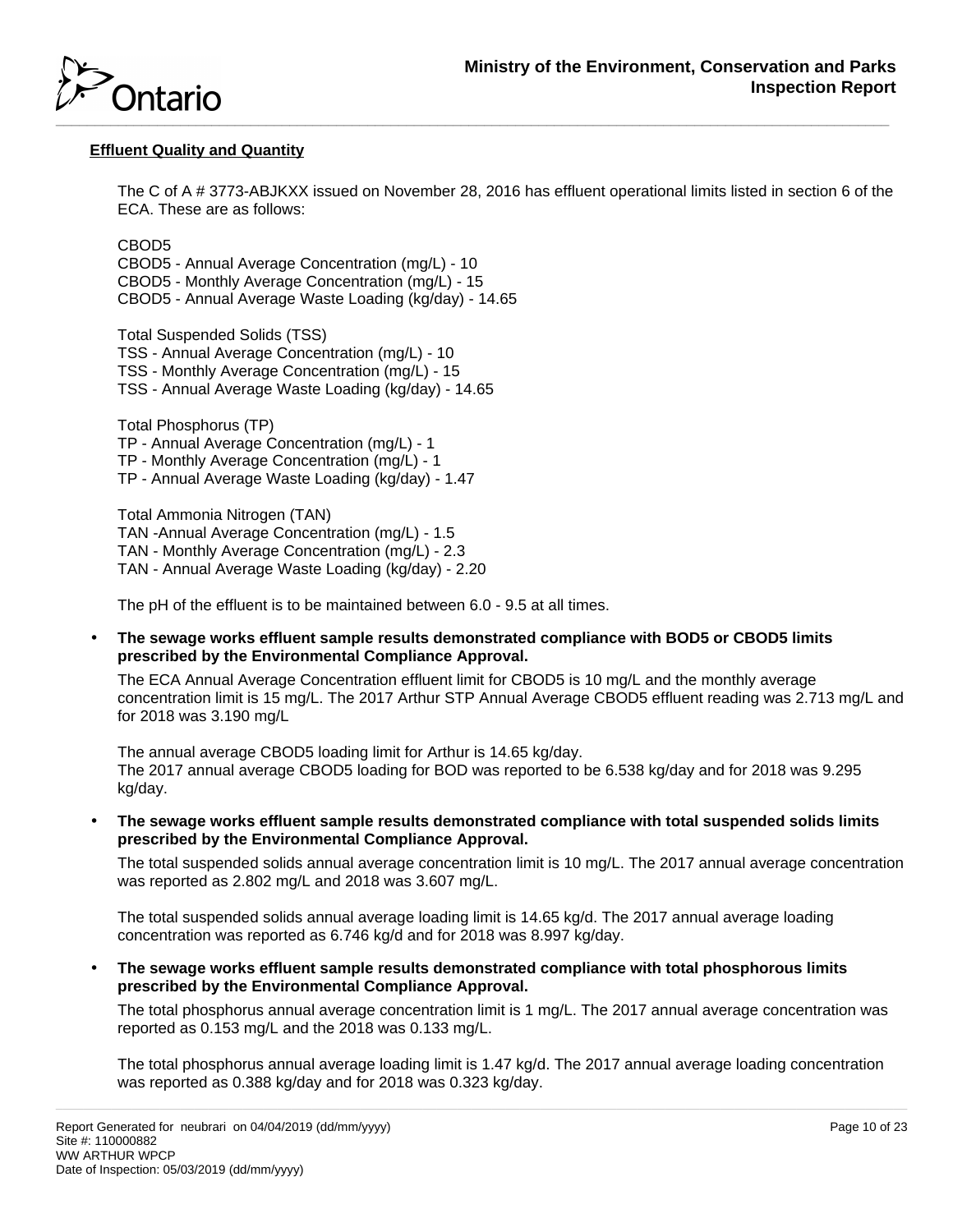

# **Effluent Quality and Quantity**

• **The sewage works effluent sample results did not demonstrate compliance with total ammonia/total ammonia nitrogen/unionized ammonia limits prescribed by the Environmental Compliance Approval.**

The Town of Arthur WWTP monthly average TAN concentration limit (under ECA # 3773-ABJKXX) is 2.3 mg/L. Five samples were taken in January 2019 having values of 0.1, 1.9, 4.6, 6.4 and 0.7 mg/L. When averaged out, these come to 2.74 mg/L. OCWA reported this upon discovery. This exceedance was caused by a sudden abnormal increase in raw influent TAN levels.

The total ammonia / nitrogen annual average concentration limit is 1.5 mg/L. The 2017 annual average concentration was reported as 0.216 mg/L and for 2018 was 0.355 mg/L.

The total ammonia / nitrogen annual average loading limit is 2.2 kg/day. The 2017 annual average loading concentration was reported as 0.532 kg/d and for 2018 was 0.919 kg/day.

#### Actions Required:

The operating authority is currently investigating the cause of the increased TAN in the influent and is continuing to divert influent to the holding ponds.

• **The sewage works effluent sample results demonstrated compliance with microbiological parameter limits prescribed by the Environmental Compliance Approval.**

The E.coli (EC) limit is listed in section 6(3) of the ECA as 200 org/100 mL as a monthly Geometric Mean Density (GMD). The monthly max GMD listed for 2017 was 4.309 org/100 mL and for 2018 was 98.679 org/100 ml. This peak occurred in April 2019. The GMD EC readings were back below 3 org/100 mL from October to December 2018.

A new ECA has been issued as of February 1, 2019. In this ECA, the monthly GMD limit for EC is now 100 org/100 ml. The operating authority may wish to begin using the 2nd bank of UV lights in the plant, if EC levels return to values close to this limit.

• **The sewage works effluent sample results demonstrated compliance with pH limits prescribed by the Environmental Compliance Approval.**

The final effluent allowed pH range is 6.0 - 9.5. The final effluent pH range reported for 2017/18 was 6.47 - 8.57.

• **The sewage works effluent was discharged in accordance with Environmental Compliance Approval.**

Section 7 of the ECA requires the effluent from the plant to be discharged as follows:

" a) From May 1 to September 15, the effluent for the plant should be transmitted to the holding ponds for storage. b) From September 16 to April 30, the effluent from the plant should be discharged directly to the Conestogo River provided that there is adequate flow in the river.

c) From September 16 to April 30, the effluent stored in the holding pond may be transmitted to the plant, filtered and then discharged to the river provided that there is adequate flow in the river.

d) Effluent from the holding pond may be discharged to the Conestogo River during emergencies provided that prior written authorization has been obtained from the Water Supervisor.

e) The February 11,1991 ammonia-based discharge curves generated by the Ministry and the accompanying guidance shall be used to determine the maximum permissible discharge rates. The maximum discharge rate may also be limited by the design capacity of the effluent filters which is 6500 cubic meters per day."

The data review indicated that there was no incident of direct effluent flow from the holding ponds to the Conestogo River during the inspection period.

The facility has established a gauging station to record depth of the flow in the river. The Ministry of Environment provided an effluent discharge rate flow control scale in a memorandum sent to the Township in February, 1991.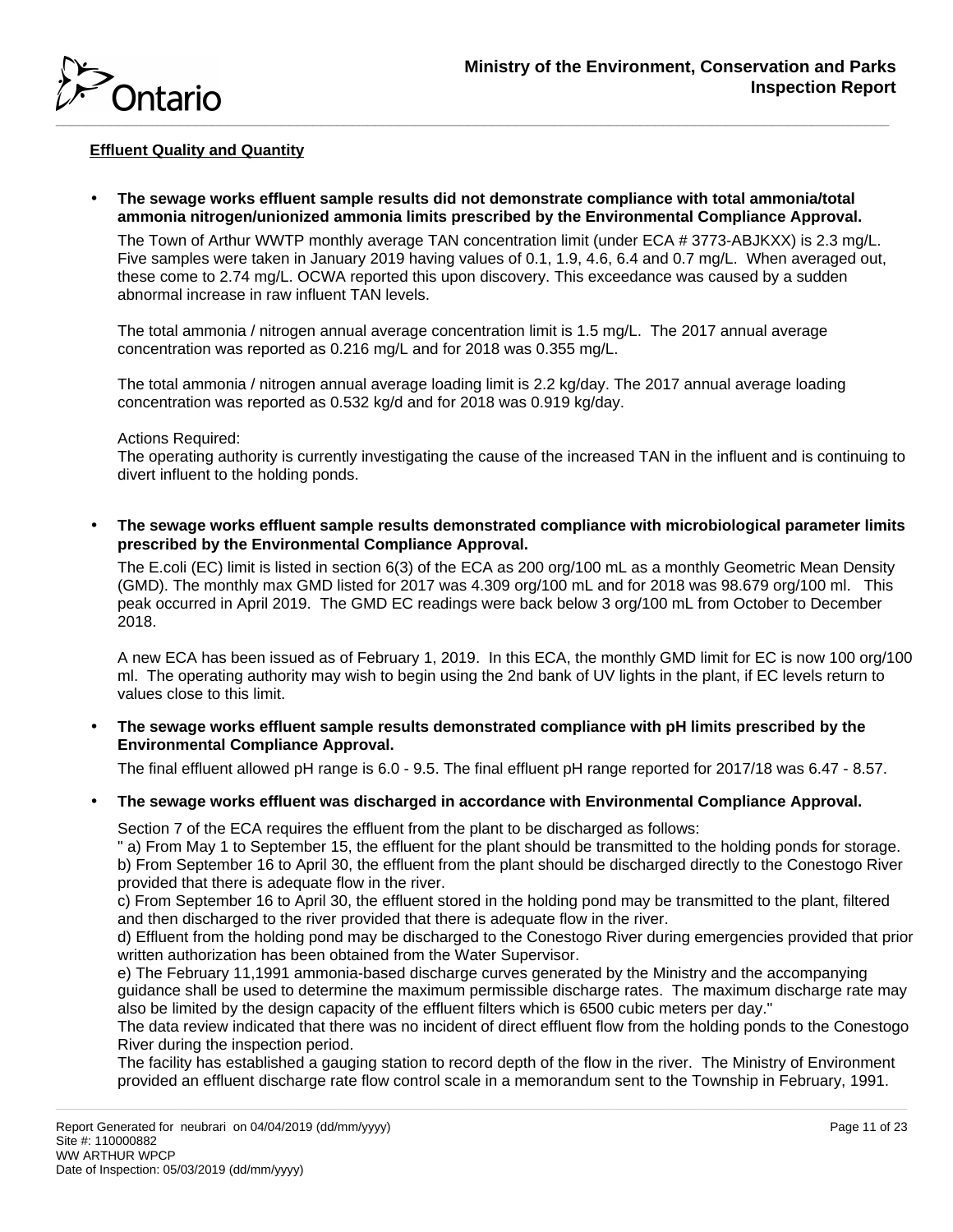

# **Effluent Quality and Quantity**

The scale shows the allowed discharge based on a minimum river flow for the various months of the year based on allowable un-ionized ammonia limits. The allowable discharge deviates for the same river depth from month to month, allowing nutrient control in the Conestogo Lake which is downstream of the WPCP effluent discharge point.

During the effluent discharge data review, these monthly flow graphs were compared with effluent discharge data for the inspection period and the compliance with the effluent discharge condition was confirmed.

# • **The sewage works effluent was discharged during the prescribed period.**

During the period of May 4-9, 2017, an emergency discharge to the Conestogo River was required to occur due to repairs needed to be undertaken at the WWTP (a large diverter valve for lagoon wastewater transfer was in need of replacement). This was reported to the Ministry of the Environment, Conservation and Parks (MECP) as per section 5A of the ECA. Discharged material was UV disinfected.

#### **Monitoring Requirements**

# • **The sampling requirements were prescribed by the Environmental Compliance Approval.**

The ECA contains sampling requirements for the raw as well as the treated effluent from the plant to the pond and to the river under Section 9 "Monitoring and Recording" section.

• **All sewage works effluent sampling requirements prescribed by the Environmental Compliance Approval were not met.**

Section 9 of the ECA lists a complex schedule of sampling to be undertaken. Effluent sampling consists of both composite and grab sampling, from the following locations:

- Effluent Monitoring - plant outfall pipe after disinfection channel, and pond effluent liquid (when discharging to Conestogo River); and;

- Effluent monitoring - pond outfall pipe (when discharging directly to Conestogo River).

More specifically, Section 9 (3) requires CBOD5 to be taken from the plant effluent on a weekly basis. In examining the 2017 sampling data, it was determined that only 2 samples were taken in the following months: January and December 2017, January - April 2018, October - December 2018, and January 2019. Closer examination determined that the operator was using an older Chain of Custody (COC) for sampling that only required BOD5 during these missed months.

As well, in the month of September 2018, records indicated that 25,759 m3 of raw sewage flow occurred. Although the majority of this influent sewage was directed to the lagoons, on September 24-26 a total of 194.4 m3 were indicated as being comprised of treated final effluent and was discharged to the Conestogo River. Records further did not indicate any sampling having occurred of the 194.4 m3 of treated effluent. Staff indicated that this small amount of effluent was as a result of complications involving a broken valve and a leaking gate seal. These 194.4 m3 reportedly received UV disinfection and the river flow was adequate.

#### Actions Required:

These errors were brought to light during the inspection and the operating authority has given the operator the proper COC to utilize for further sampling. With respect to the missed sampling of 194.4m3 final effuent, the operating authority has been reminded that any effluent that is discharged to the receiver is required to be sampled according to the ECA. The operating authority has been advised that they should contact the Ministry of the Environment, Conservation and Parks (MECP) if exigent circumstances arise to discuss any anomalies involving abnormal discharges to the receiver.

• **All sewage works influent (raw sewage) sampling requirements prescribed by the Environmental Compliance Approval were met.**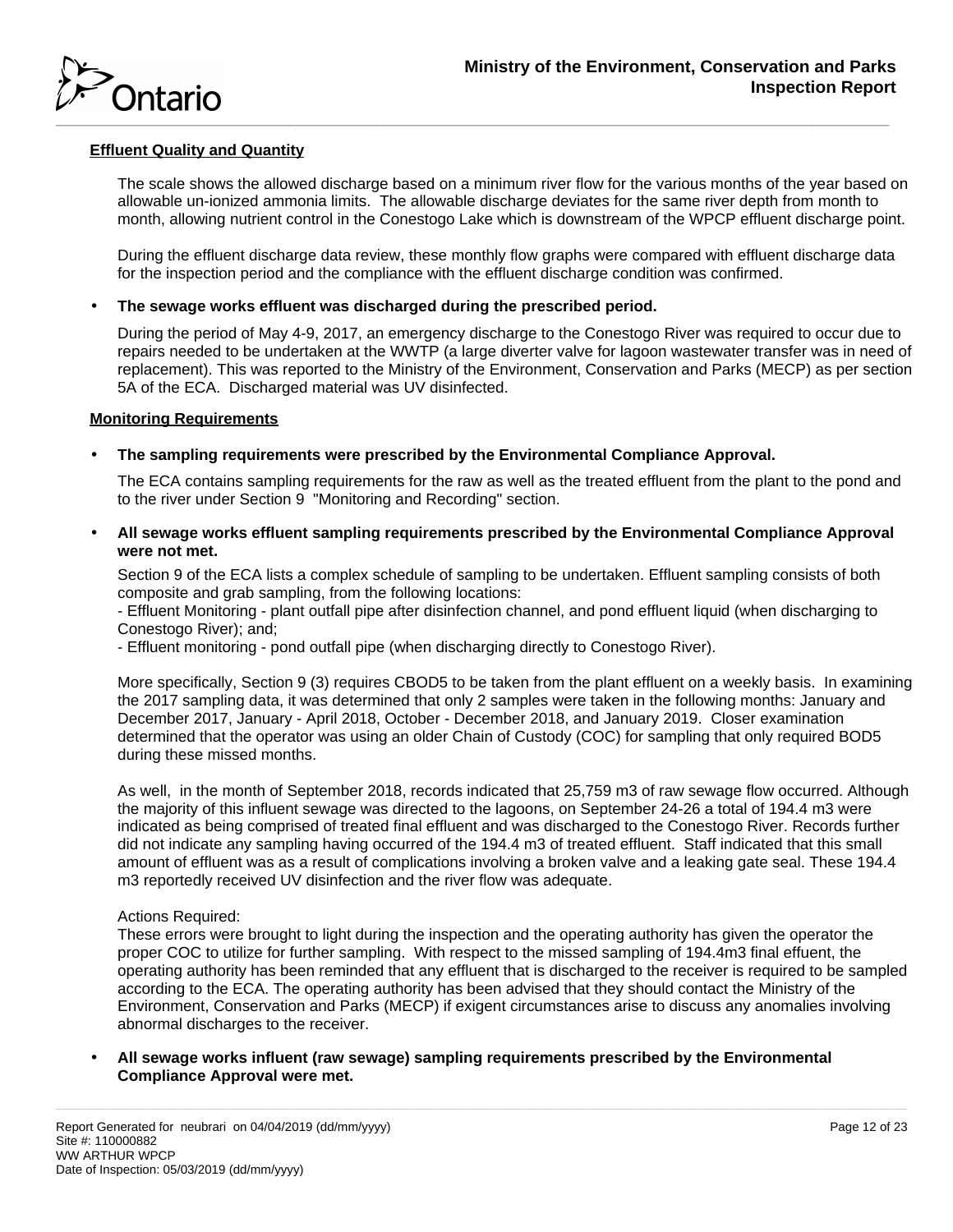

# **Monitoring Requirements**

- **The owner had maintained the monitoring records since the date of the last inspection.**
- **All exceedances of any prescribed parameters were reported in accordance with the Environmental Compliance Approval.**

The Town of Arthur WWTP monthly average TAN concentration limit (under ECA # 3773-ABJKXX) is 2.3 mg/L. Five samples were taken in January 2019 having values of 0.1, 1.9, 4.6, 6.4 and 0.7 mg/L. When averaged out, these come to 2.74 mg/L. The limit is 2.3 mg/L. The Ontario Clean Water Agency (OCWA) is the operating authority (OA) for the owner. OCWA reported this upon discovery. Corrective Actions that the OA is going to undertake include:

- Operational staff are in the process of identifying the source of the increased TAN in the collection system
- A meeting with Township of North Wellington has occurred to identify the source through extra sampling
- OCWA Process & Optimization person is reviewing the operations for the month of January along with the reports

- OCWA management and operations staff will continue to work diligently towards a goal of meeting the ECA Limit for this facility.

Upon inquiry with OCWA staff by the MECP Inspector, OCWA was not sure as to the cause of the increased TAN results. Some hypothesis was given involving wastewater emissions coming from a local chicken processing plant but this was not verified. OCWA staff and the owner are to investigate this and report back to MECP Inspector.

During the inspection of the Arthur WWTP the operators were asked how this issue was progressing. They advised that they have spoken with management personnel at the local chicken processing plant and have taken samples sample results were still pending.

# **Reporting Requirements**

• **The reporting requirements were prescribed by an Environmental Compliance Approval.**

The ECA lists a variety of different reporting requirements, which include;

- ownership changes
- completion of upgrades
- bypass and overflow events and reports
- sewage pumping station overflow events and reports
- analytical results from sampling reports
- Annual Performance Reports
- **The annual performance reports met the submission and contents requirements of the Environmental Compliance Approval.**
- **All other reporting requirements prescribed by the Environmental Compliance Approval were met.**
- **The owner/operator maintained a logbook and/or records of all bypasses/overflows which occurred from any portion of the sewage works in accordance with the Environmental Compliance Approval.**

#### **Bypasses and Overflows**

• **Bypasses/overflows had occurred at the sewage works during the inspection period.**

There was one bypass event on June 23, 2017 due to an extremely heavy rainfall event. The bypass lasted 9.5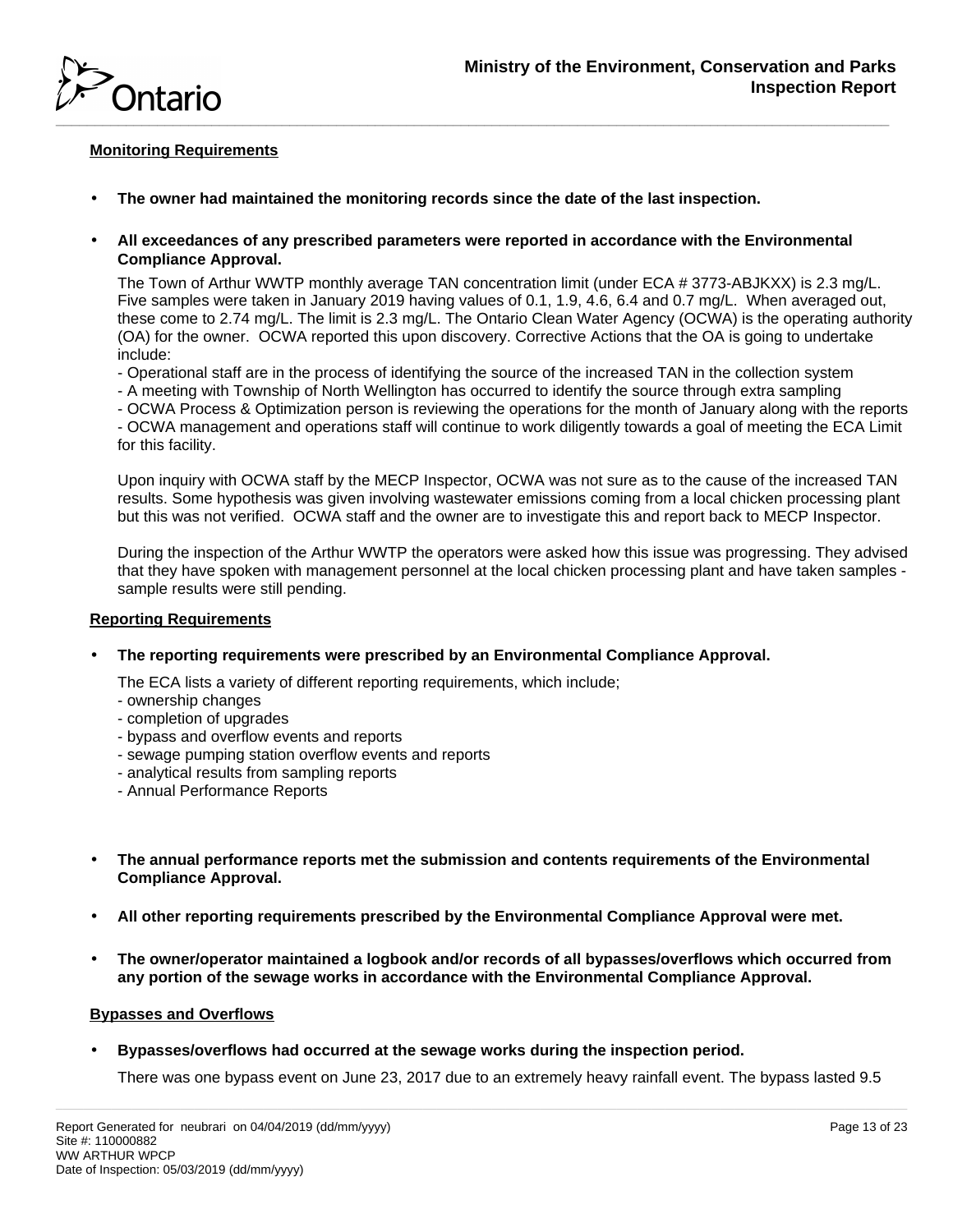

# **Bypasses and Overflows**

hours with a total of 707 m3 that went to the receiving stream (Conestogo River). This bypassed effluent was disinfected with ultraviolet light (but not filtration), prior to discharge.

There was also one overflow event at the Frederick Street Pumping Station on June 23, 2017 due to the same high rainfall event. This overflow lasted approximately 5 hours. No volume was able to be recorded.

From the previous years' file review, it was noticed that the Ministry's district officer had asked the Township to take actions to minimize these overflows, as these overflows enter into Conestogo River, which has sensitive users downstream to this facility.

The Township has indicated that they previously conducted an Inflow and Infiltration (I & I) study within which included flushing and camera surveillance of the collection system and the manholes to identify the locations of concern in the system. The Township has been working to upgrade the infrastructure to minimize the raw sewage overflow incidents.

It is recommended that the Township continue its efforts to investigate and address inflow and infiltration concerns. It is requested that the Township provide a summary of any significant findings encountered and actions taken to the Ministry on an ongoing basis.

• **For all bypasses/overflows which occurred from the sewage treatment plant, samples were collected and analyzed in accordance with the Environmental Compliance Approval.**

Representative samples were collected and analyzed from the bypass events.

- **Notices and written reports of all bypasses/overflows were provided to the Ministry in accordance with the Environmental Compliance Approval.**
- **A process was in place for the monitoring and reporting of bypasses and overflows should they occur.**

The operating authority follows a standard operating procedure provided in their "Facility Emergency Plan" (or "FEP Binder") requiring informing the Ministry's Spills Action Centre (SAC) along with their internal agency communication. The operating authority also submits a "GRCA form" developed by the conservation authority and the Ministry, to the district officer with the detailed information on the bypass/overflow events.

#### **Biosolids Management**

• **The owner was maintaining records of the amount of biosolids generated and the locations where biosolids were sent.**

The Arthur WWTP had 2002 m3 of sludge hauled in 2017, averaging 222.44 m3 per month. The Arthur WWTP had 1,954 m3 of sludge hauled in 2018, averaging 217.111 m3 per month.

• **The owner had a program for the routine removal of sludge from the lagoon system.**

The three lagoons for this plant have been modified to be effluent holding ponds. The operating authority (OCWA) indicated that the holding ponds have very little sludge settling at the bottom and do not anticipate sludge removal within the next 15-20 years. The operator also indicated that they will remove sludge from the holding ponds on as required basis.

• **Records confirm that biosolids were transferred to a Ministry approved facility for disposal or utilization.**

The biosolids from the Arthur WPCP were hauled to various agricultural sites as well as to Lystek International Inc. during the inspection period.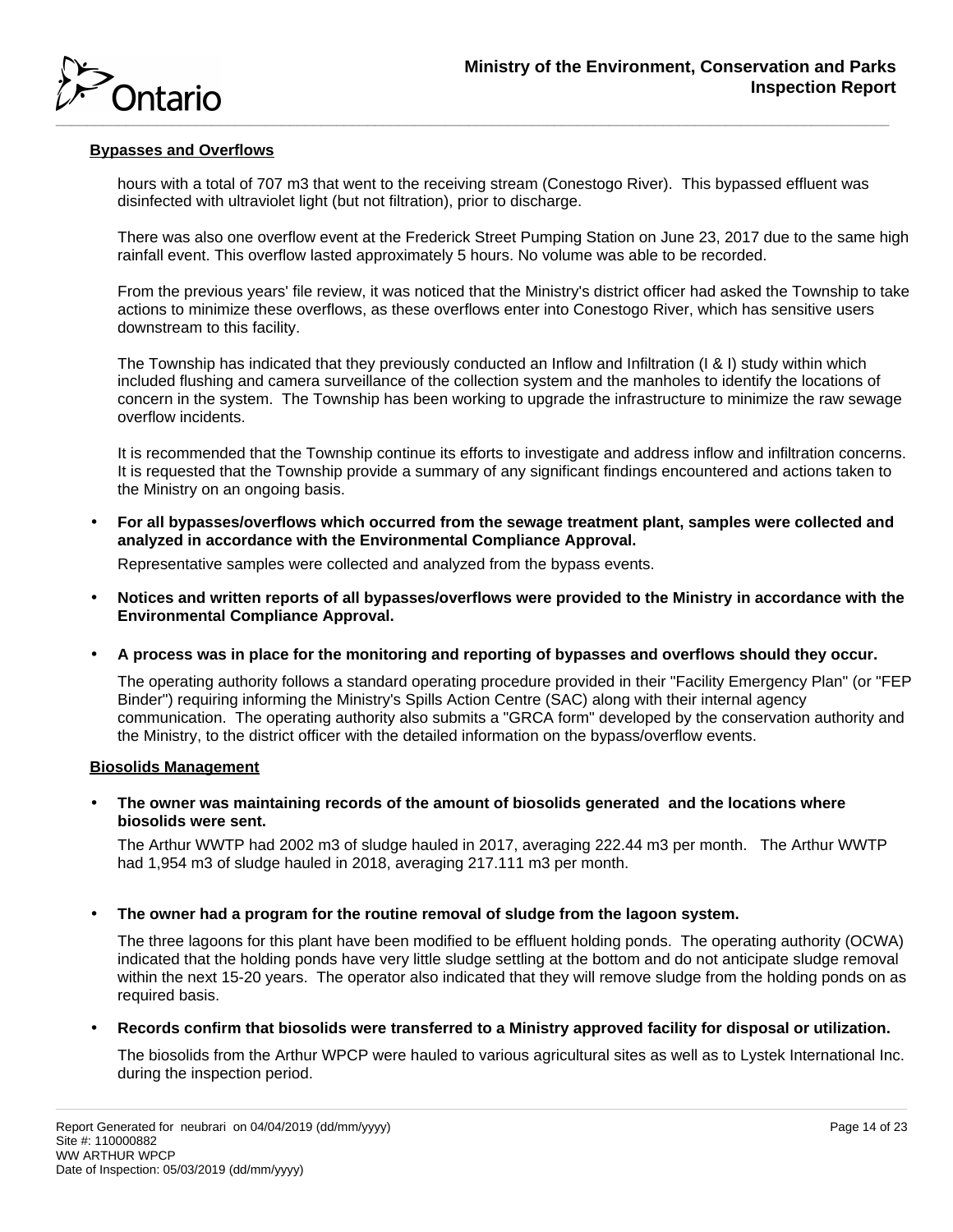

# **Biosolids Management**

Below are the NASM plan numbers for the sites which received the biosolids:

2017 - NASM # , 23002, 23220, 23166, 2018 - NASM # , 23284, 23002, 23344, 23536

According to the last Annual Report, no sludge was transported to the Mount Forest Sludge Storage facility during the reporting period.

• **Records confirm that biosolids were transported for disposal or utilization by Ministry approved haulers.**

Two haulers are utilized for biosolid haulage from the Arthur WPCP. One hauler (Saugeen Agri Service - C of A# 0162-AQRQ9R (formerly `Eden Environmental Services') under C of A # 9566-6HYKC3 and # 2336-84CPFV) hauls biosolids to Lystek International Inc., located in Dundalk, Ontario. This facility converts biosolids into "market ready" fertilizer products. The other hauler (Wessuc Inc - C of A #1603-4LGJBN ) hauls biosolids to farmers for land application.

OCWA maintains a `Daily Record of Sludge Haulage' form at the WWTP which documents various aspects of sludge data, but these forms were found to be filled out to various levels of completeness. The Operating authority advised these were primarily internal documents for their use only. The Operating Authority was able to provide the required information through spreading records and annual reports from the hauler.

The hauling agency also provide the operating authority with a post land application report on behalf of the biosolids receiving authority, which includes the information on biosolids' sampling results and biosolids' land application details.

• **The owner of the facility had written contingency plans or other management methods in place to be used in the event that the facility's sludge storage capacity was not sufficient.**

This WPCP has an onsite sludge storage capacity of 600 cubic meters. The facility is also approved to utilize the sludge storage facility located in Mount Forest WPCP (651 Cork Street Mount Forest, under Certificate of Approval # 6134-73FHHU) under contingency conditions. Sludge can also be sent to the Lystek processing facility if need be.

• **There was a process in place to ensure biosolids sample results are reviewed and interpreted by the Municipality.**

The lab automatically sends a copy of biosolid reports to the owner.

• **Testing for biosolids required by legislation was conducted by accredited laboratories.**

Biosolids testing is conducted by the `SGS Lakefield Research Limited' laboratory, which is audited by the Canadian Association for Environmental Analytical Laboratories (CAEAL) and accredited by the Standards Council of Canada (SCC).

# **Certification and Training**

• **The classification certificates of the subsystems were conspicuously displayed at the workplace or at premises from which the subsystem was managed.**

The classification certificate classifying the Arthur Waste Pollution Control Plant as Class 3 facility was conspicuously displayed at the treatment plant in Arthur.

The classification certificate for the Arthur collection system, which is owned and operated by the Township of Wellington North, classifies the collection system as Class 2 system.

• **Operator licences were displayed in a conspicuous location at the workplace or at the premises from which**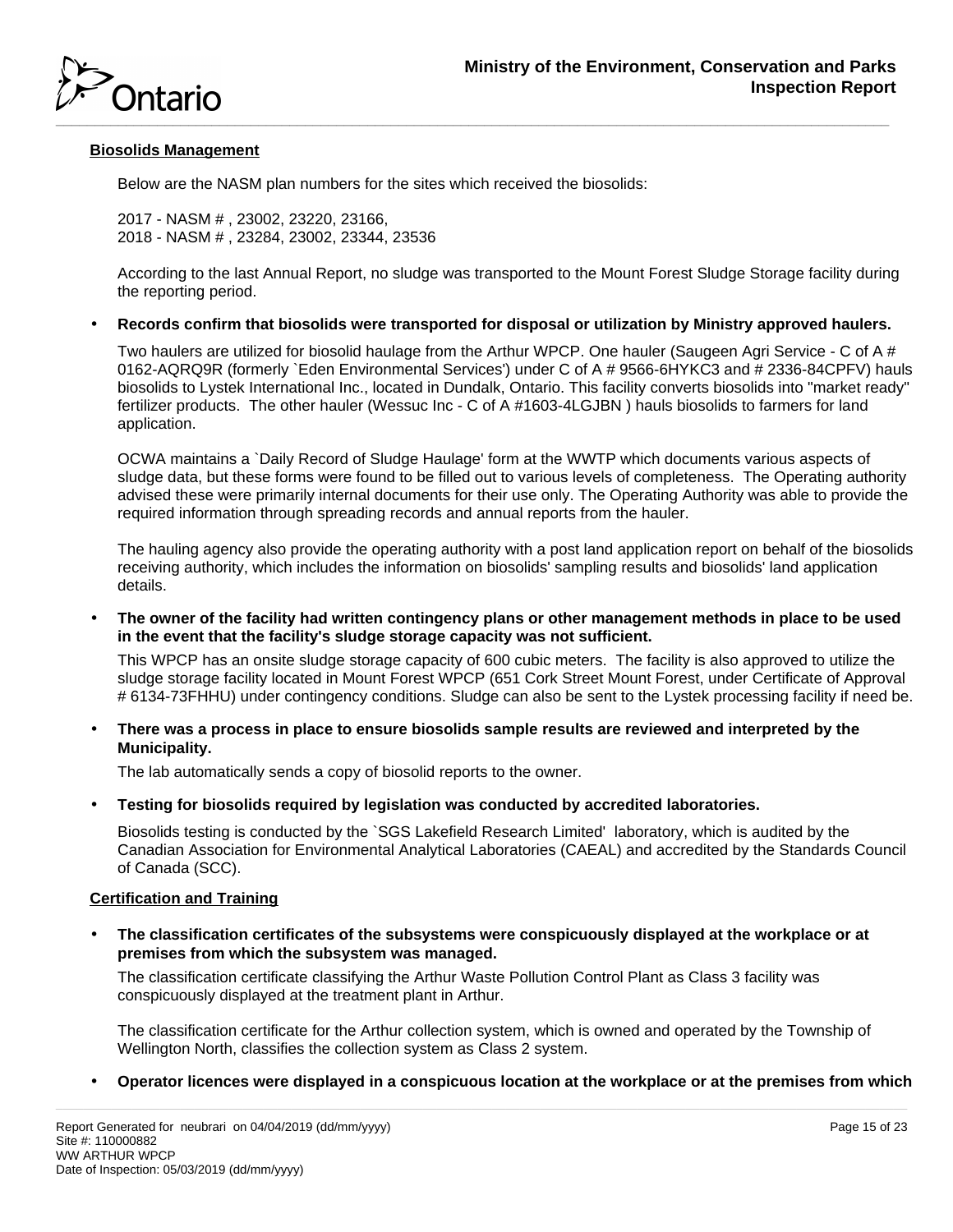

# **Certification and Training**

#### **the subsystem was managed.**

The operator certificates for the treatment plant were posted at the site as well as (reportedly) available at the OCWA's office in Shelburne.

- **The overall responsible operator had been designated for the wastewater treatment and collection works.**
- **An adequately licensed operator was designated to act in place of the overall responsible operator when the overall responsible operator was unable to act.**

The Arthur WPCP is a Class 3 system (Certificate # 418 issued in September 1987) and the Overall Responsible Operator (ORO) must have a Class 3 or higher operator certificate. In cases of emergency, a back-up operator who has a certificate with one class lower can act as the ORO for a period of no more than 150 days in a 12 month period. No instances were reported where the ORO was unable to act or one wasn't available.

• **All operators had the appropriate level of licences for the wastewater treatment and collection works.**

As mentioned earlier, the WPCP is operated by OCWA operators. For the collection system, the Township has two certified operators responsible for the operation and maintenance of the system.

- **All operators have the appropriate level of training and or experience for the wastewater treatment and collection facilities in accordance with the requirements of the Environmental Compliance Approval.**
- **Only licenced operators made adjustments to the treatment equipment.**
- **Operators-in-charge were designated for the wastewater treatment plant and all associated collection works.**

Generally the operator who reports to the WWTP is the OIC.

• **The operator-in-charge ensured that records were maintained of all adjustments made to the processes within his or her responsibility.**

# **Logbooks**

• **The logs and other record keeping mechanisms complied with the record keeping requirements.**

The operating authority is maintaining various record keeping systems which includes entries in daily logbooks, monthly data flow sheets, in-house lab sheets and 14" daily check sheets. Alarm call-outs used to be documented in logbooks and separate log sheets but are now maintained in the OCWA `Maximo' computerized system. Alarms at the plant appeared to have been responded to.

• **Logs and other record keeping mechanisms were available for at least two (2) years.**

# **Operations Manuals**

• **The operations and maintenance manuals met the requirements of the Environmental Compliance Approval.**

The treatment facility has an operations and maintenance manual prepared by Triton Engineering Services Limited. The manual has detailed information on operation, equipment, maintenance, sampling and troubleshooting, as required by the section 8(2) of the ECA. The ECA also requires procedures to be developed for spill, bypass/overflow and emergency situations. These procedures are available in OCWA owned manual called the FEP ("Facility Emergency Plan").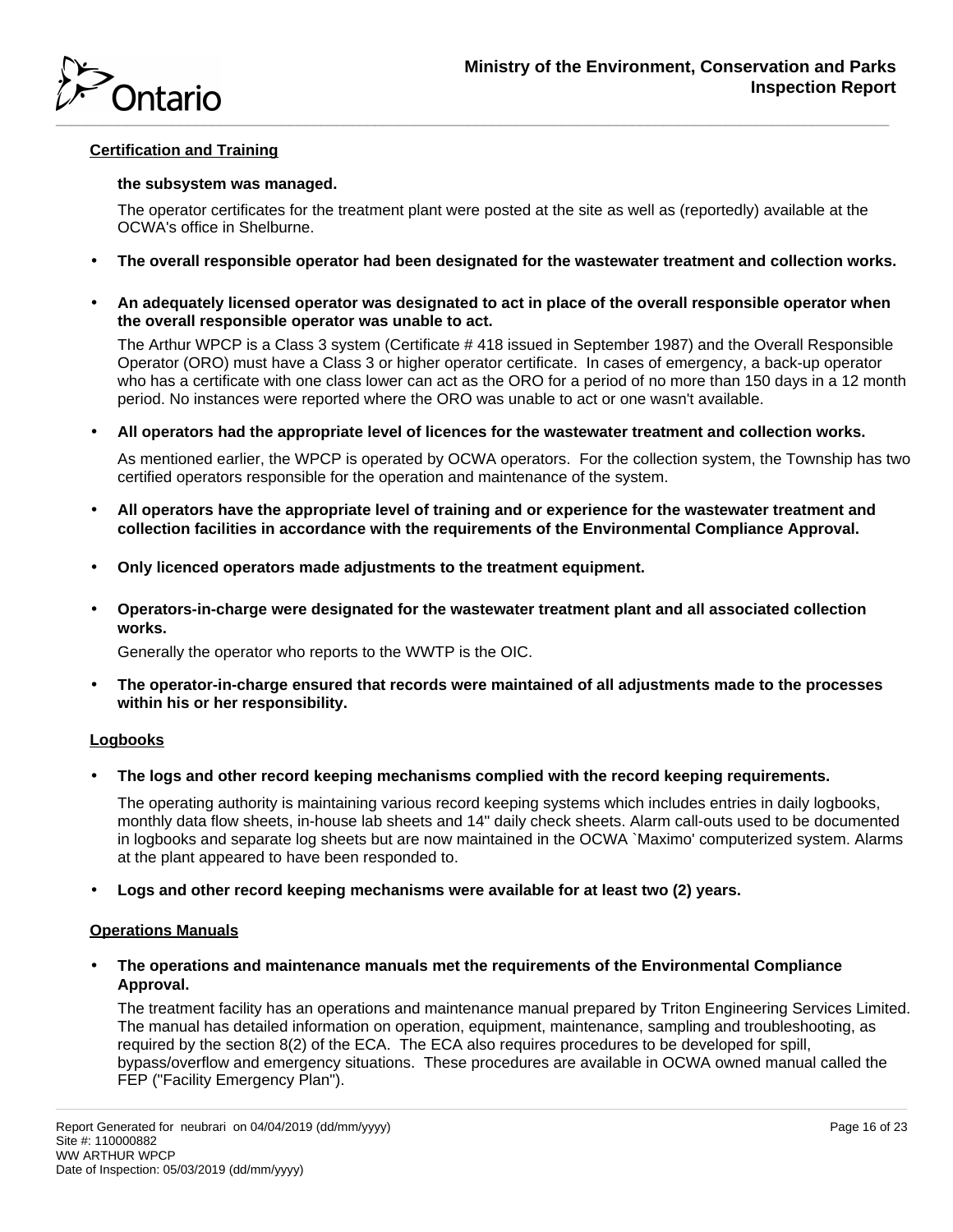

# **Operations Manuals**

Section 8(2)(g) of the ECA requires the Operations Manual to contain procedures for receiving, responding and recording of complaints, and any follow-up activities. Although OCWA did have special procedures for receiving, responding and recording of complaints, they were not specifically found in the Operations Manual. References as to where to find these procedures were also not found in the Operations Manual.

# Actions Required

During the course of the inspection, the owner included a reference in the Operations Manual as to where to find such procedures.

• **Operators and maintenance personnel had ready access to operations and maintenance manuals.**

The Operations and Maintenance Manual is kept at the office of the treatment facility for ready access to the operators. The Operating Authority has explained that the Operations Manual will be updated shortly, as a result of all the proposed upgrades that will be taking place.

• **The operations and maintenance manuals contained up-to-date plans, drawings and process descriptions sufficient for the safe and efficient operation of the system.**

# **Contingency/Emergency Planning**

• **A spill prevention control and countermeasures plan was established.**

The operators follow their agency's contingency manual for spill prevention control and counter measures plan.

• **Spill containment was provided for the process chemicals and/or standby power generator fuel.**

Both backup generators had concrete enclosures for spill containment.

• **The owner had provided security measures for the facility.**

Site is secured by fencing and an alarm system.

# **Other Inspection Findings**

• **The following issues were also noted during the inspection:**

1.) The Township has indicated that they previously conducted an Inflow and Infiltration (I & I) study within which included flushing and camera surveillance of the collection system and the manholes to identify the locations of concern in the system. The Township has been working to upgrade the infrastructure to minimize the raw sewage overflow incidents. It is recommended that the Township continue its efforts to investigate and address inflow and infiltration concerns. It is requested that the Township provide a summary of any significant findings encountered and actions taken to the Ministry on an ongoing basis.

2.) Log book record reviews indicated that the operating authority is not performing the complete process control testing (as recommended by the operations manual). Results of in-house laboratory testing can be found on inhouse lab check sheets.

It is recommended that the operating authority, in coordination with the Township, develop a schedule for the sampling and monitoring of the process control parameters, that takes into consideration the recommendations of the operations manual (as well as what is feasible / practical) based on the historical performance of the plant. The operating authority should perform testing as per the newly-developed schedule. The Operating Authority also indicated that the Operations Manual will be updated shortly, as a result of proposed upgrades that will be taking place.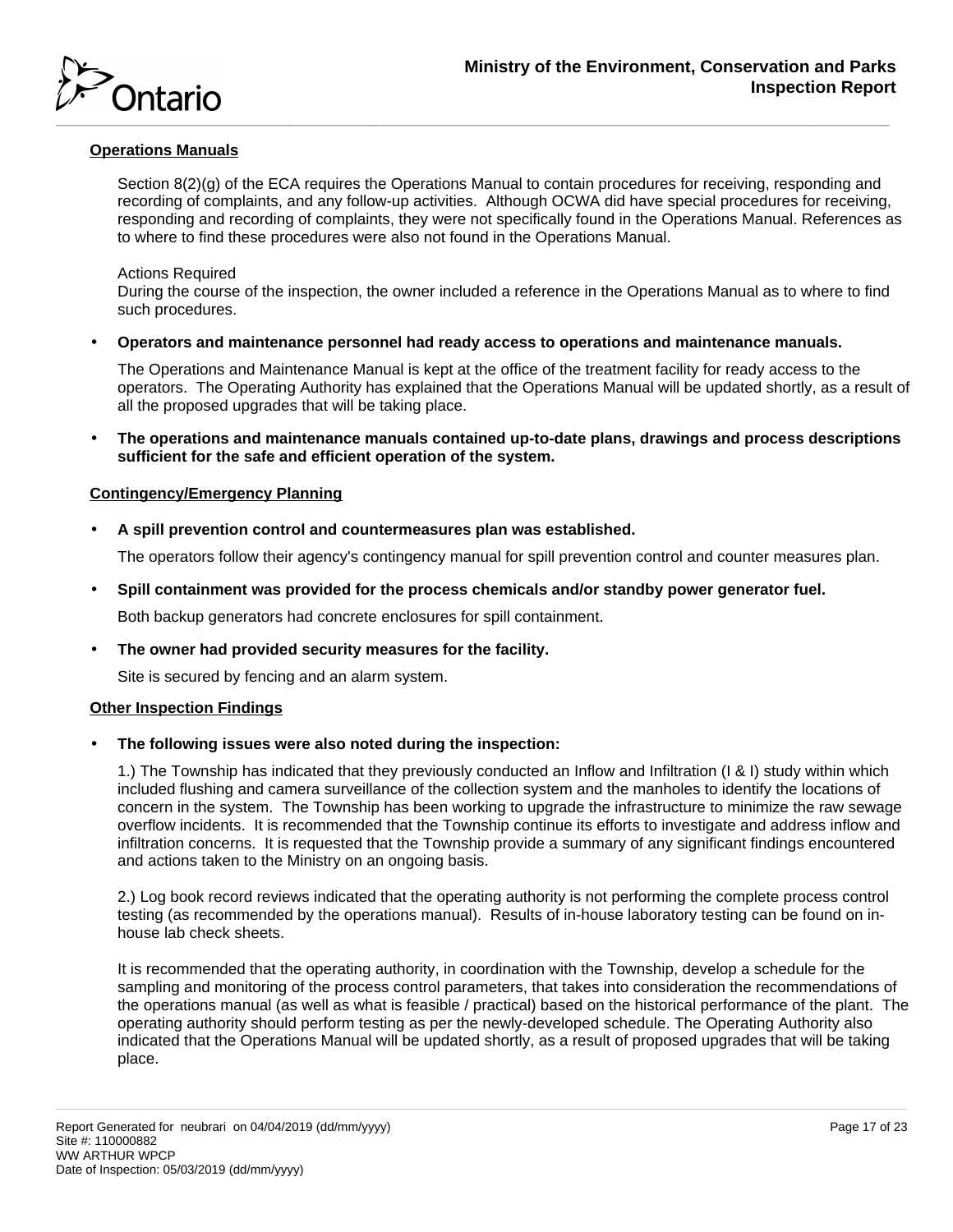

# **Other Inspection Findings**

3.) It is noted in both the new and older ECAs that the river beside the STP (and the lake downstream) is named both Conestoga and Conestogo. The river which receives effluent from the STP is `Conestogo'. This should be corrected in the newest ECA.

4.) The Operations Manual did not list the dates and times it was revised. It is recommended such dates/times (and a summary of changes made) be included in the front of the Operations Manual.

5.) Section 5.A.3 and 5.B.3 require quarterly bypass reports to be submitted to the MECP. Periods occurred in which no bypasses occurred so no bypass reports were submitted to the MECP. Since August 2017, the Operating Authority has submitted most quarterly bypass reports even if no bypasses occurred in a period. It is recommended that all quarterly bypass reports be submitted even if no bypasses occurred in a period.

6.) The E.coli (EC) limit is listed in section 6(3) of the ECA as 200 org/100 mL as a monthly Geometric Mean Density (GMD). The monthly max GMD listed for 2017 was 4.309 org/100 mL and for 2018 was 98.679 org/100 ml. This occurred in April 2019. The GMD EC readings were back below 3 from Oct-Dec 2018.

A new ECA has been issued as of February 1, 2019. In this ECA, the monthly GMD limit for EC is now 100 org/100 ml. The operating authority may wish to begin using the 2nd bank of UV lights in the plant, if EC levels return to values close to this limit.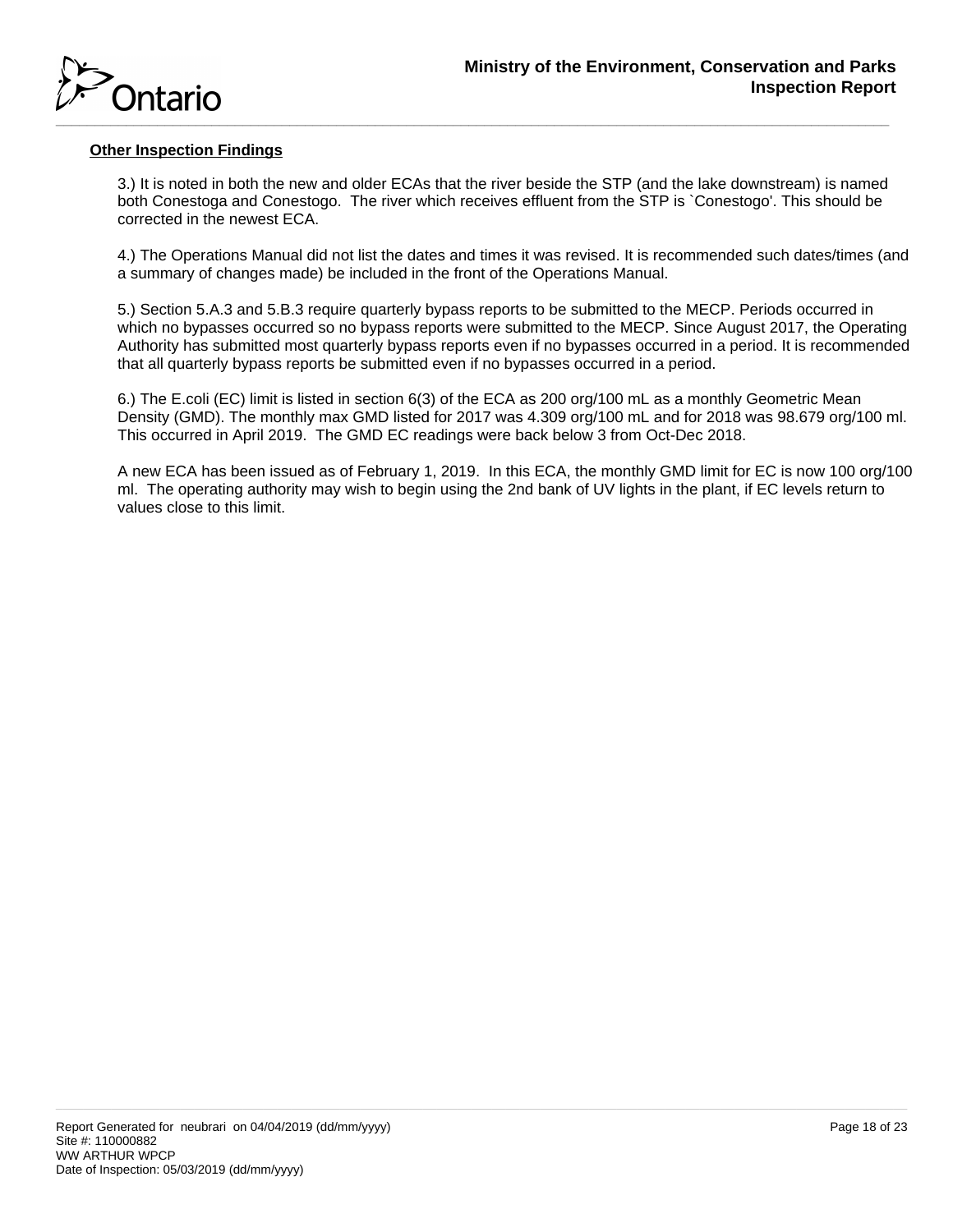

# **NON-COMPLIANCE WITH REGULATORY REQUIREMENTS AND ACTIONS REQUIRED**

**This section provides a summary of all non-compliance with regulatory requirements identified during the inspection period, as well as actions required to address these issues. Further details pertaining to these items can be found in the body of the inspection report.**

**1. The sewage works effluent sample results did not demonstrate compliance with total ammonia/total ammonia nitrogen/unionized ammonia limits prescribed by the Environmental Compliance Approval.**

The Town of Arthur WWTP monthly average TAN concentration limit (under ECA # 3773-ABJKXX) is 2.3 mg/L. Five samples were taken in January 2019 having values of 0.1, 1.9, 4.6, 6.4 and 0.7 mg/L. When averaged out, these come to 2.74 mg/L. OCWA reported this upon discovery. This exceedance was caused by a sudden abnormal increase in raw influent TAN levels.

The total ammonia / nitrogen annual average concentration limit is 1.5 mg/L. The 2017 annual average concentration was reported as 0.216 mg/L and for 2018 was 0.355 mg/L.

The total ammonia / nitrogen annual average loading limit is 2.2 kg/day. The 2017 annual average loading concentration was reported as 0.532 kg/d and for 2018 was 0.919 kg/day.

# **Action(s) Required:**

The operating authority is currently investigating the cause of the increased TAN in the influent and is continuing to divert influent to the holding ponds.

# **2. All sewage works effluent sampling requirements prescribed by the Environmental Compliance Approval were not met.**

Section 9 of the ECA lists a complex schedule of sampling to be undertaken. Effluent sampling consists of both composite and grab sampling, from the following locations;

- Effluent Monitoring - plant outfall pipe after disinfection channel, and pond effluent liquid (when discharging to Conestogo River)

- Effluent monitoring - pond outfall pipe (when discharging directly to Conestogo River)

More specifically, Section 9 (3) requires CBOD5 to be taken from the plant effluent on a weekly basis. In examining the 2017 sampling data, it was determined that only 2 samples were taken in the following months; January and December 2017, January - April 2018, October - December 2018, and January 2019. Closer examination determined that the operator was using an older Chain of Custody for sampling that only required BOD5 during these months.

As well, in the month of September 2018, records indicated that 25,759 m3 of raw sewage flow occurred. Although the majority of this influent sewage was directed to the lagoons, on September 24-26 a total of 194.4 m3 were indicated as being comprised of treated final effluent and was discharged to the Conestogo River. Records further did not indicate any sampling having occurred of the 194.4 m3 of treated effluent. Staff indicated that this small amount of effluent was as a result of complications involving a broken valve and a leaking gate seal. These 194.4 m3 reportedly received UV disinfection and the river flow was adequate.

# **Action(s) Required:**

These errors were brought to light during the inspection and the operating authority has given the operator the proper COC to utilize for further sampling. With respect to the missed sampling of 194.4m3 final effuent, the operating authority has been reminded that any effluent that is discharged to the receiver is required to be sampled according to the ECA. The operating authority has been advised that they should contact the MECP if exigent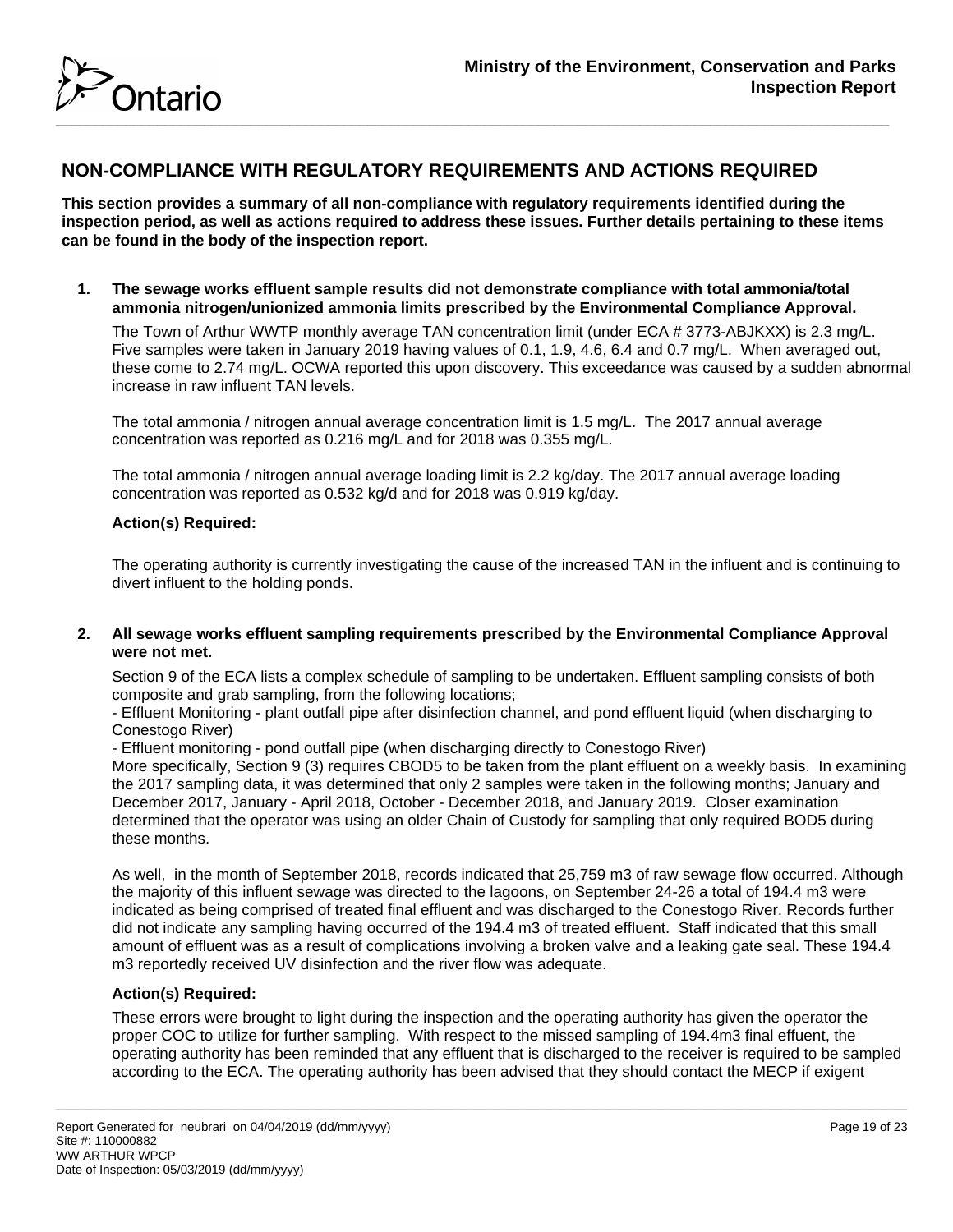

circumstances arise to discuss any anomalies involving abnormal discharges to the receiver.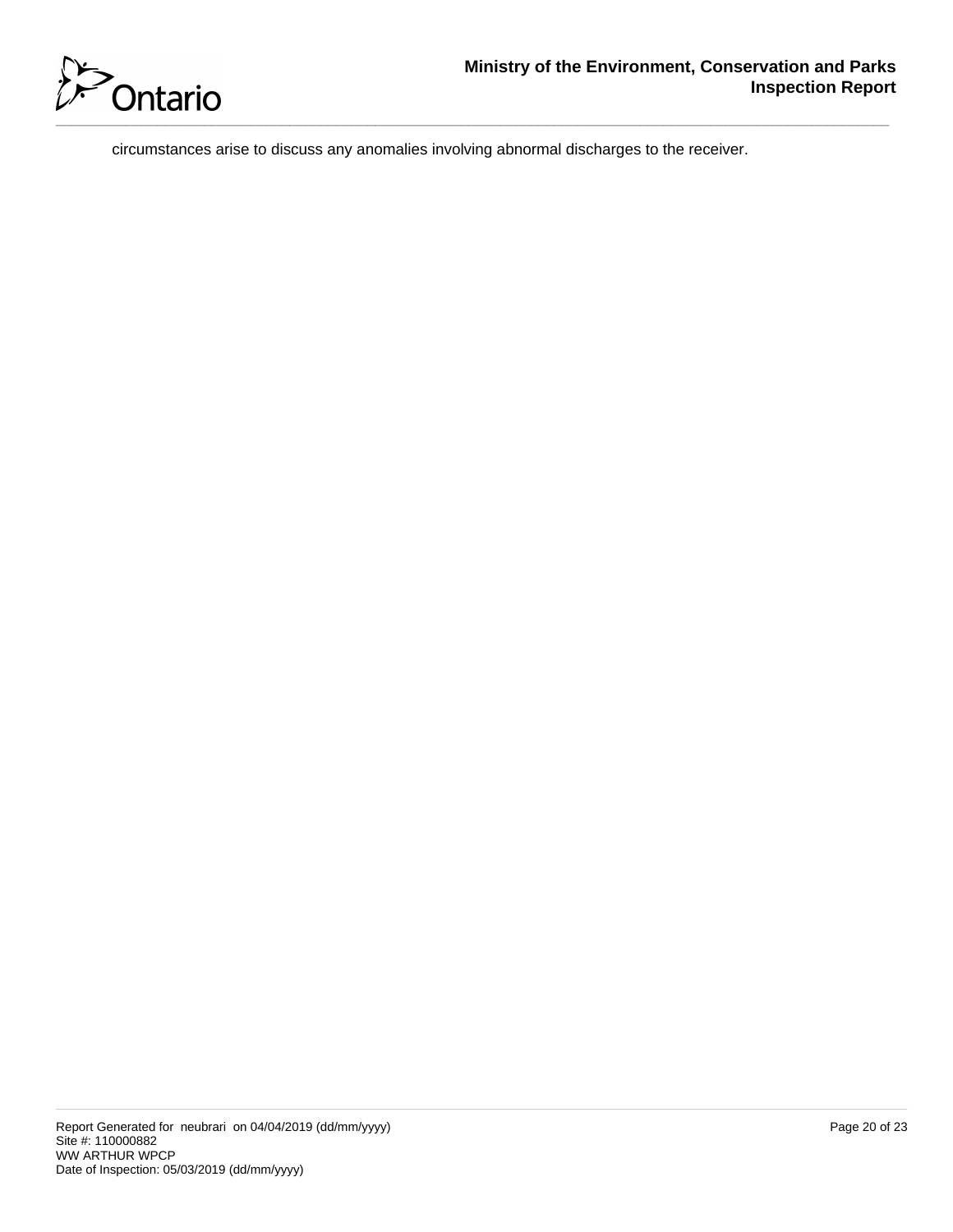

# **SUMMARY OF RECOMMENDATIONS AND BEST PRACTICE ISSUES**

**This section provides a summary of all recommendations and best practice issues identified during the inspection period. Details pertaining to these items can be found in the body of the inspection report. In the interest of continuous improvement in the interim, it is recommended that owners and operators develop an awareness of the following issues and consider measures to address them.**

# **1. The following issues were also noted during the inspection:**

1.) The Township has indicated that they previously conducted an Inflow and Infiltration (I & I) study within which included flushing and camera surveillance of the collection system and the manholes to identify the locations of concern in the system. The Township has been working to upgrade the infrastructure to minimize the raw sewage overflow incidents.

2.) Log book record reviews indicated that the operating authority is not performing the complete process control testing (as recommended by the operations manual). Results of in-house laboratory testing can be found on inhouse lab check sheets.

3.) It is noted in both the new and older ECAs that the river beside the STP (and the lake downstream) is named both Conestoga and Conestogo. The river which receives effluent from the STP is `Conestogo'.

4.) The Operations Manual did not list the dates and times it was revised.

5.) Section 5.A.3 and 5.B.3 require quarterly bypass reports to be submitted to the MECP. Periods occurred in which no bypasses occurred so no bypass reports were submitted to the MECP. Since August 2017, the Operating Authority has submitted most quarterly bypass reports even if no bypasses occurred in a period.

6.) The E.coli (EC) limit is listed in section 6(3) of the ECA as 200 org/100 mL as a monthly Geometric Mean Density (GMD). The monthly max GMD listed for 2017 was 4.309 org/100 mL and for 2018 was 98.679 org/100 ml. This occurred in April 2019. The GMD EC readings were back below 3 from Oct-Dec 2018.

A new ECA has been issued as of February 1, 2019. In this ECA, the monthly GMD limit for EC is now 100 org/100 ml.

# **Recommendation:**

1.) It is recommended that the Township continue its efforts to investigate and address inflow and infiltration concerns. It is requested that the Township provide a summary of any significant findings encountered and actions taken to the Ministry on an ongoing basis.

2.) It is recommended that the operating authority, in coordination with the Township, develop a schedule for the sampling and monitoring of the process control parameters, that takes into consideration the recommendations of the operations manual (as well as what is feasible / practical) based on the historical performance of the plant. The operating authority should perform testing as per the newly-developed schedule. The Operating Authority also indicated that the Operations Manual will be updated shortly, as a result of proposed upgrades that will be taking place.

3.) The improper naming of the river and lake should be corrected in the newest ECA.

4.) It is recommended such dates/times (and a summary of changes made) be included in the front of the Operations Manual.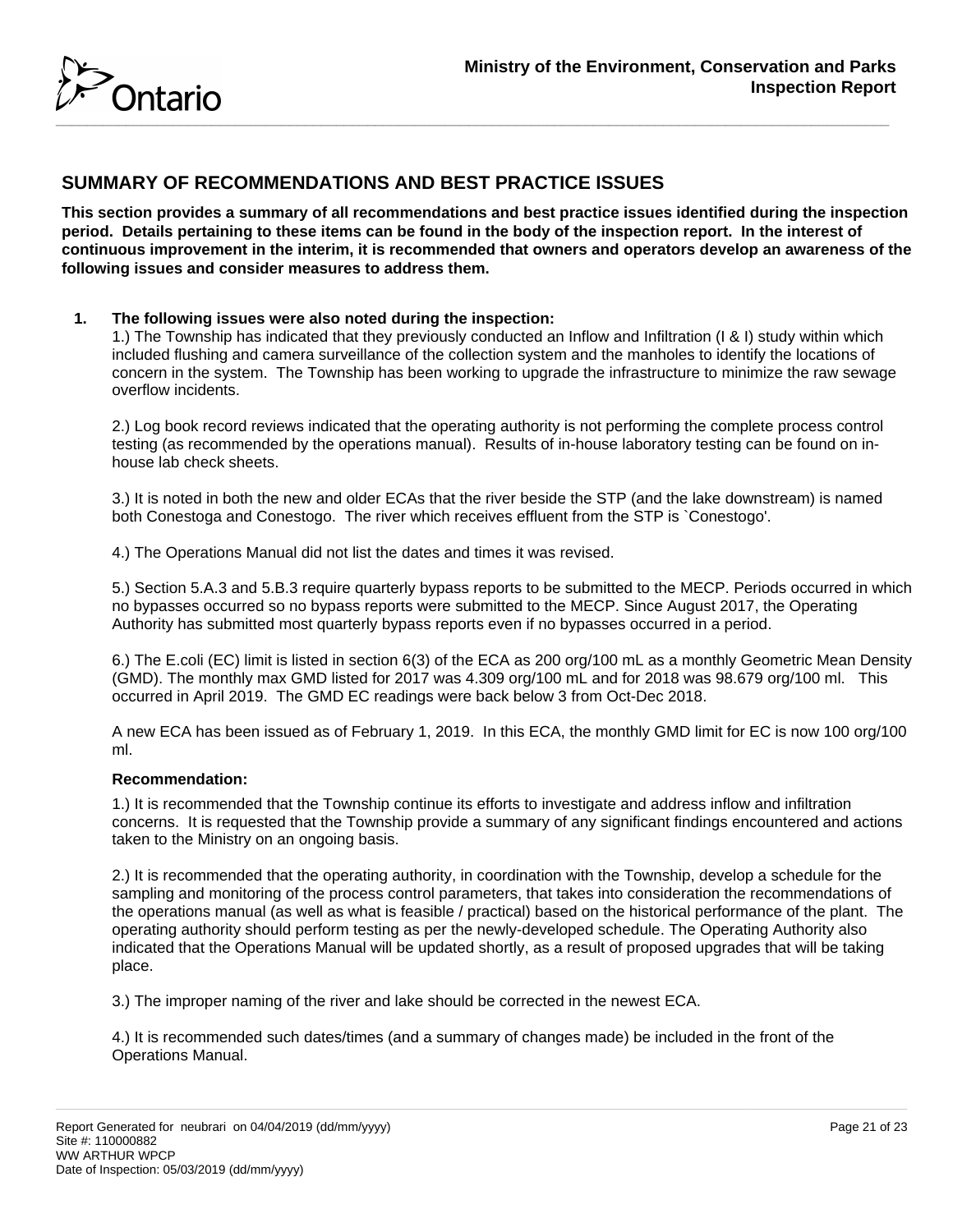

5.) It is recommended that all quarterly bypass reports be submitted even if no bypasses occurred in a period.

6.) The operating authority may wish to begin using the 2nd bank of UV lights in the plant, if EC levels return to levels close to the new 100 CFU/100 mL limit.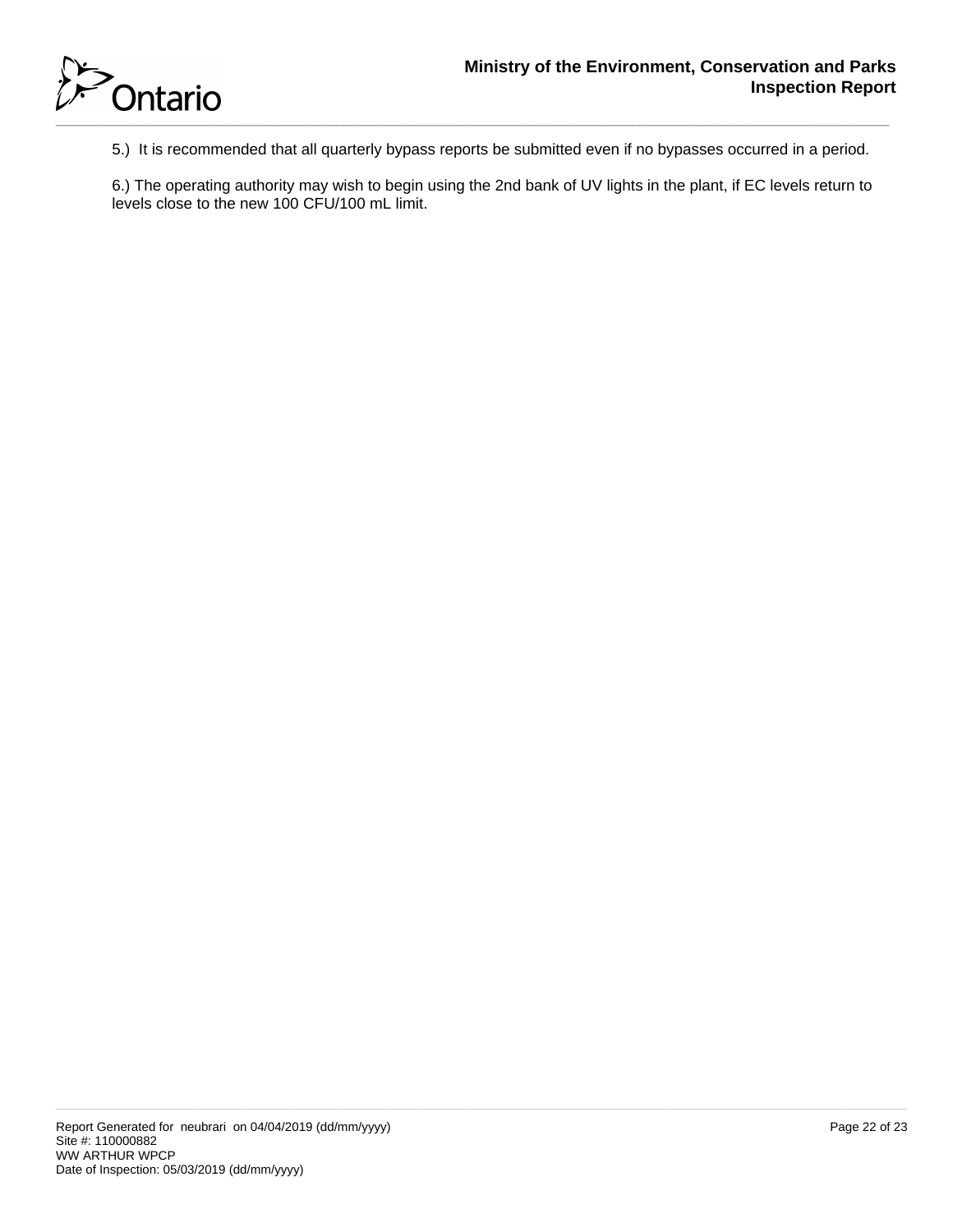

# **SIGNATURES**

Inspected By:

**Richard Neubrand** 

Signature: (Provincial Officer)

Reviewed & Approved By:

Lisa Williamson

Signature: (Supervisor)

Review & Approval Date:

04. APR 2019

Note: This inspection does not in any way suggest that there is or has been compliance with applicable legislation and regulations as they apply or may apply to this facility. It is, and remains, the responsibility of the owner and/or operating authority to ensure compliance with all applicable legislative and regulatory requirements.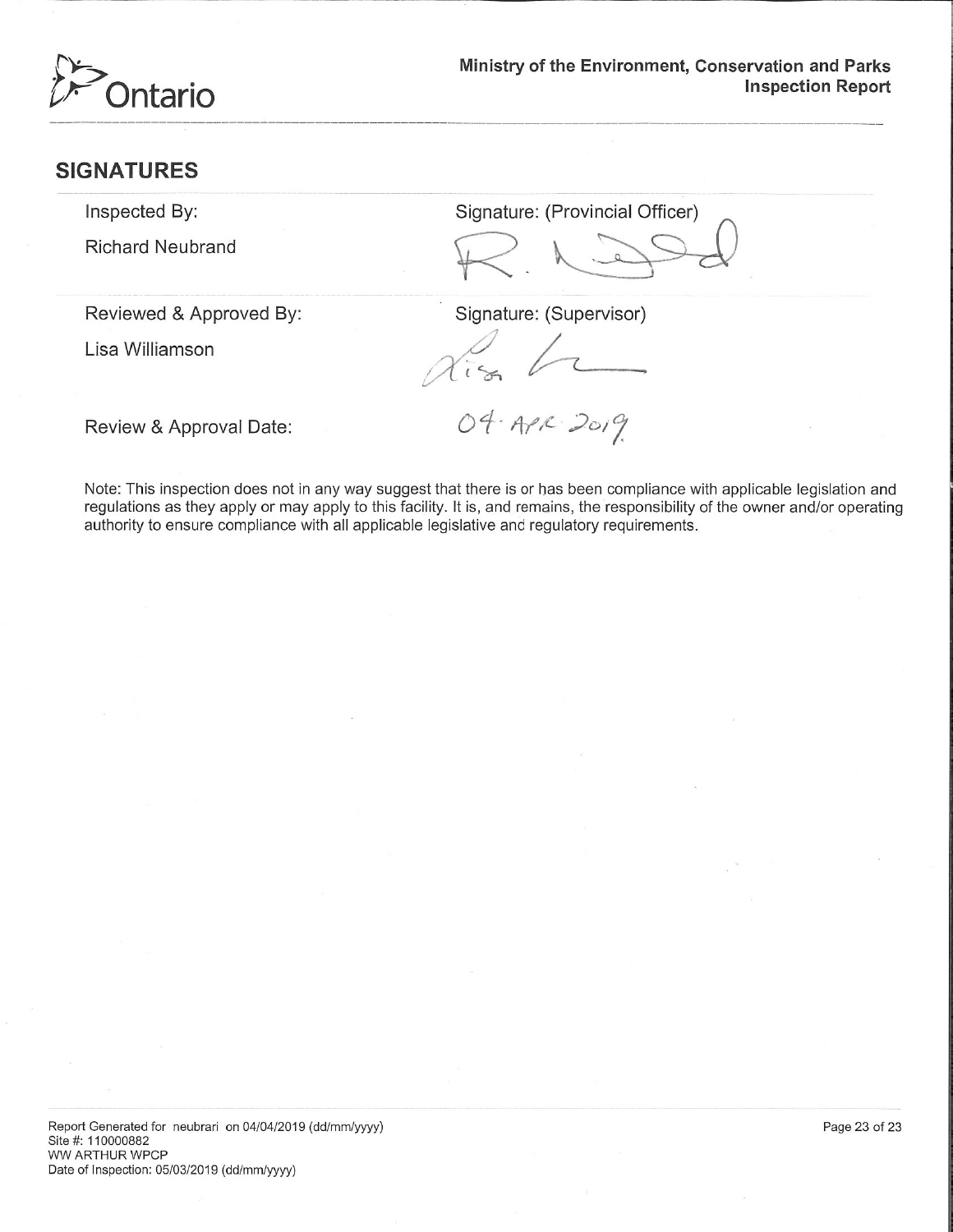

 **WWTP – MOECC Sampling Results**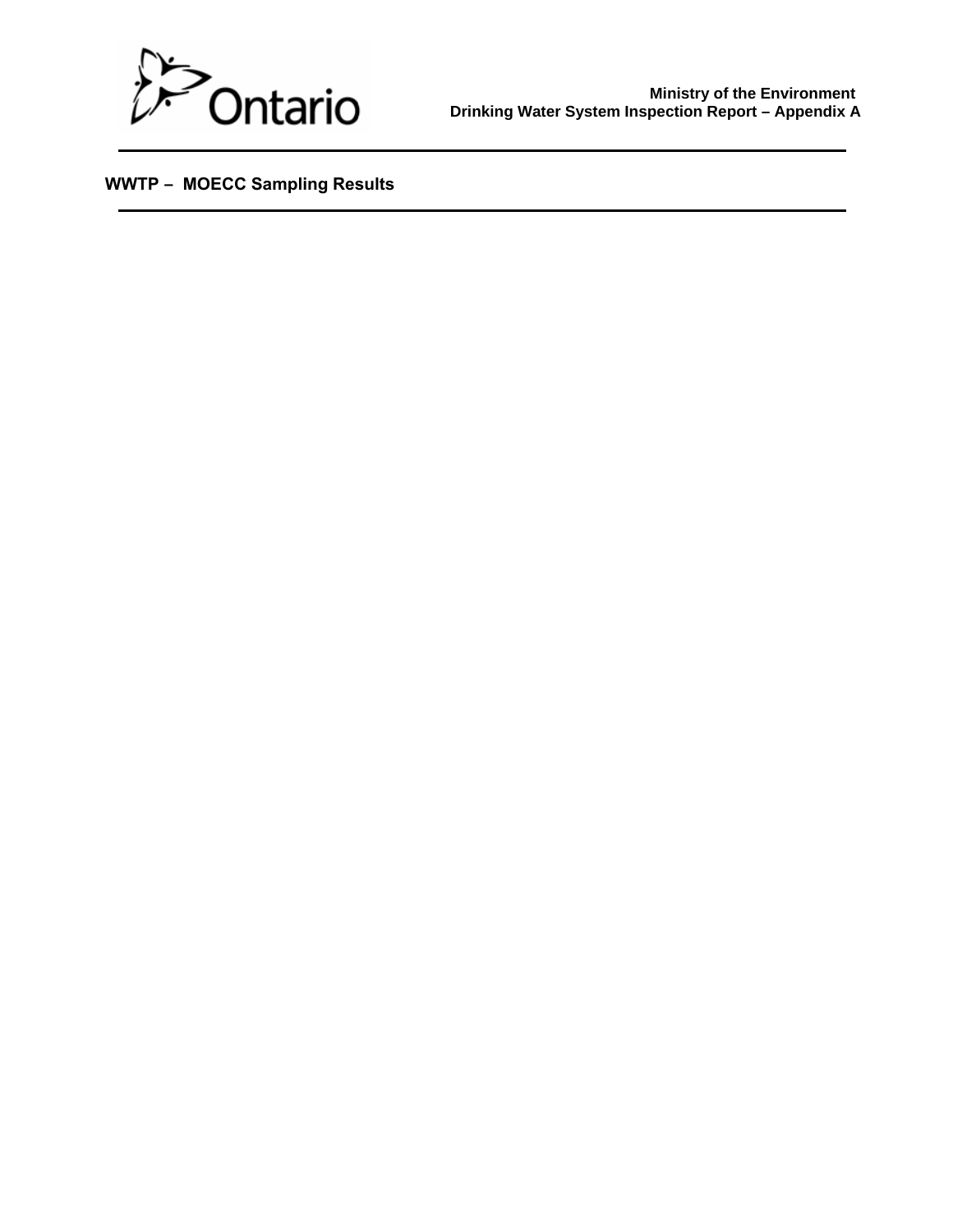# **Helpful Resources for Municipal Wastewater Owners and Operators**

Many useful materials are available to help you operate your wastewater system. Below is a list of key materials owners and operators of municipal wastewater systems frequently use. To access these materials online click on their titles in the table below or use your web browser to search for their titles.

Contact the Ministry if you need assistance or have questions at:

1-866-793-2588 or [AskMECPWastewaterCompliance@ontario.ca.](mailto:AskMECPWastewaterCompliance@ontario.ca)

For more information on wastewater visit [www.ontario.ca/page/wastewater-operators](http://www.ontario.ca/page/wastewater-operators-training-and-licences)[training-and-licences](http://www.ontario.ca/page/wastewater-operators-training-and-licences)



| <b>PUBLICATION TITLE</b>                                                                                                                 | <b>PUBLICATION</b><br><b>NUMBER</b> |
|------------------------------------------------------------------------------------------------------------------------------------------|-------------------------------------|
| Protocol for the Sampling and Analysis of Industrial/Municipal Wastewater                                                                | <b>Website</b>                      |
| Guide to Applying for an Environmental Compliance Approval                                                                               | Website                             |
| Environmental Registration - Standby Power Systems Fact Sheet                                                                            | 8544E                               |
| F-5-1 Determination of Treatment Requirements for Municipal and Private Sewage Treatment Works<br>Discharging to Surface Waters          | <b>Website</b>                      |
| F-8 Provision And Operation Of Phosphorus Removal Facilities At Municipal, Institutional And<br><b>Private Sewage Treatment Works</b>    | Website                             |
| F-10-1 Procedures for Sampling and Analysis Requirements for Municipal and Private Sewage<br>Treatment Works (Liquid Waste Streams Only) | <b>Website</b>                      |
| Water Management, Policies, Guidelines: Provincial Water Quality Objectives                                                              | Website                             |
| Licensing Guide for Operators of Wastewater Treatment Facilities                                                                         | Website                             |